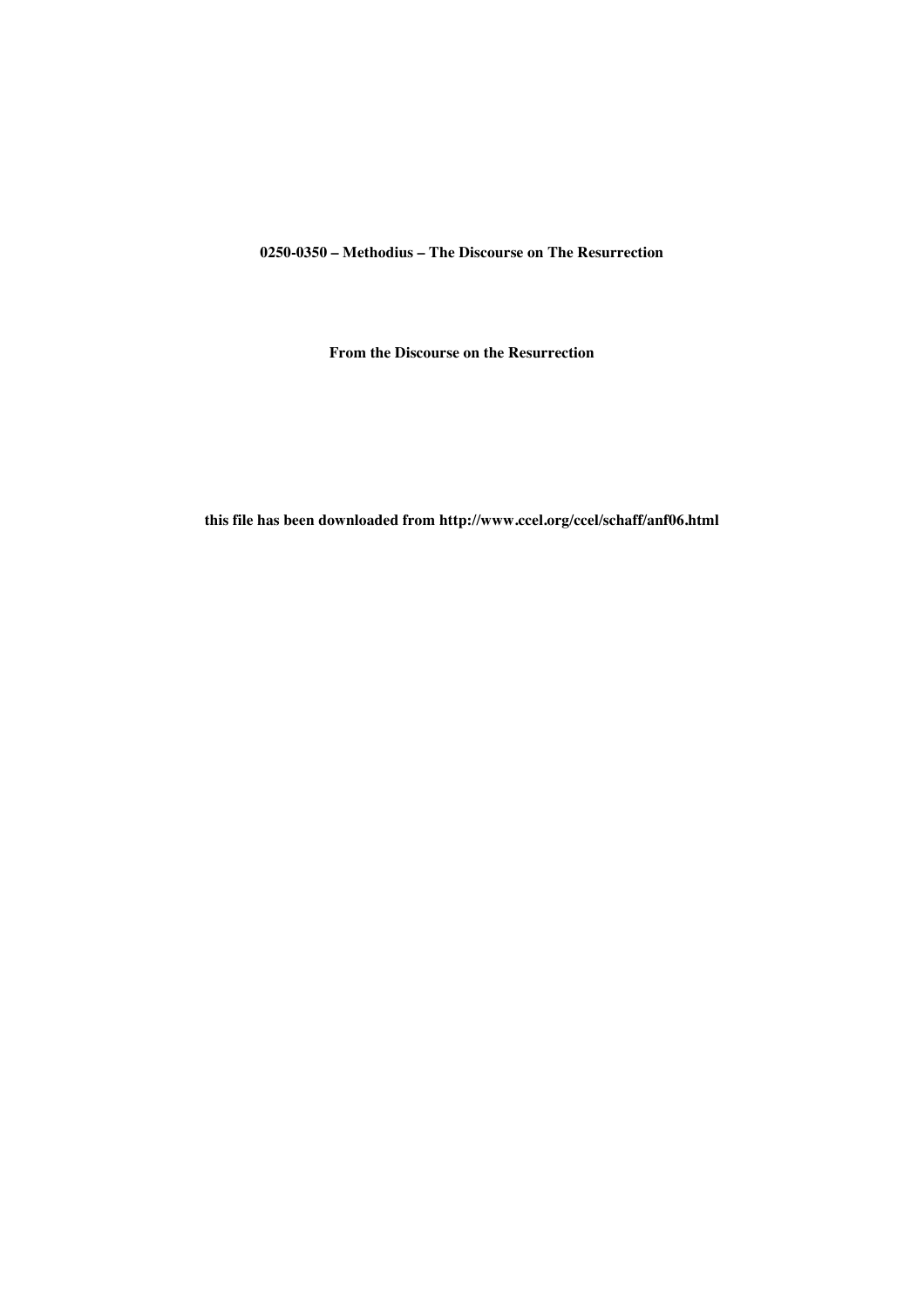say that man was not made by God in this condition, but that he has come to it by some teaching. For man did not receive such a nature as this. For if it were the case that his nature was such, this would not have come upon him by teaching. Now one says in Holy Writ, that "man has learnt (evil)."2843 I say, then, that disobedience to God is taught. For this alone is evil which is produced in opposition to the purpose of God, for man would not learn evil by itself. He, then, who teaches evil is the Serpent.

 $\bullet$  •  $\bullet$  •  $\bullet$  •  $\bullet$  •  $\bullet$  •  $\bullet$  •

For my part, I said that the beginning of evil was envy, and that it arose from man's being distinguished by God with higher honour. Now evil is disobedience to the commandment of God.

## From the Discourse on the Resurrection.<sup>2844</sup>

————————————

Part I.

[364](http://www.ccel.org/ccel/schaff/anf06/Page_364.html)

I. GOD did not make evil,2845 nor is He at all in any way the author of evil; but whatever failed to keep the law, which He in all justice ordained, after being made by Him with the faculty of free-will, for the purpose of guarding and keeping it, is called evil. Now it is the gravest fault to disobey God, by overstepping the bounds of that righteousness which is consistent with free-will.

II. Now the question has already been raised,<sup>2846</sup> and answered,<sup>2847</sup> that the "coats of skins"<sup>2848</sup> are not bodies. Nevertheless, let us speak of it again, for it is not enough to have mentioned it once. Before the preparation of these coats of skins, the first man himself acknowledges that he has both bones and flesh; for when he saw the woman brought to him: "This is now," he cried,<sup>2849</sup> "bone of my bone and flesh of my flesh." And again: She shall be called Woman, because she was taken out of man.2850 For this cause shall a man leave his father and mother, and shall be joined unto his

<sup>2843</sup> [Jer. xiii. 23.](http://www.ccel.org/ccel/bible/asv.Jer.13.html#Jer.13.23)

<sup>2844</sup> [Compare Athenagoras, vol. ii. p. 149, and other Fathers *passim.*]

<sup>2845</sup> [See p. 363, *supra*.]

<sup>2846</sup> Cf. Anastasius, in *Doctrina Patrum de Verbi Incarnatione*, c. 25.—JAHN.

<sup>2847</sup> By Epiphanius, *Hær.*, lxiv. n. 22.—MIGNE.

<sup>2848</sup> [Gen. iii. 21.](http://www.ccel.org/ccel/bible/asv.Gen.3.html#Gen.3.21)

<sup>2849</sup> [Gen. ii. 23, 24.](http://www.ccel.org/ccel/bible/asv.Gen.2.html#Gen.2.23)

<sup>2850</sup> [See vol. iv. p. 38, this series.]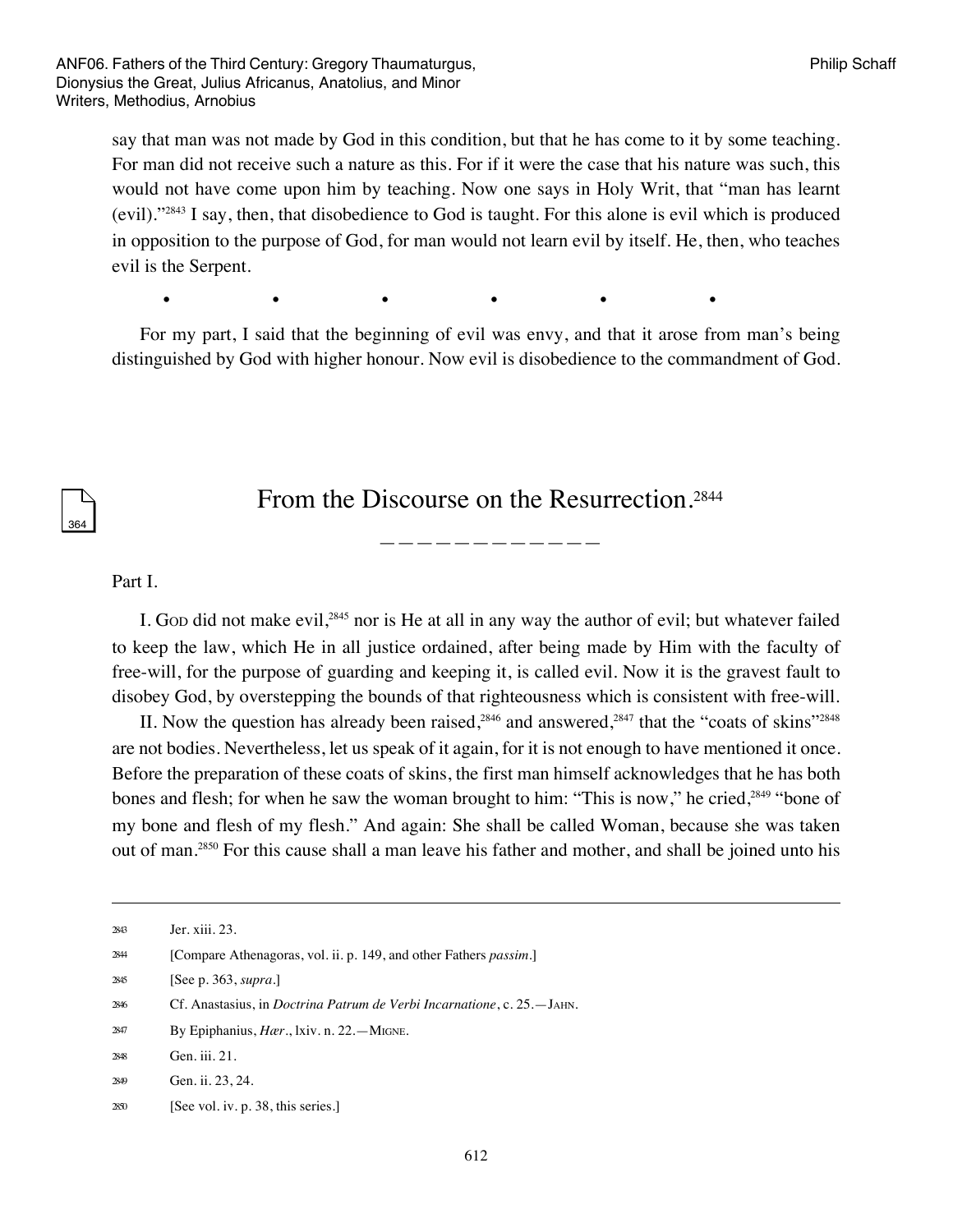wife, and they two shall be one flesh." For I cannot endure the trifling of some who shamelessly do violence to Scripture, in order that their opinion, that the resurrection is without flesh, may find support; supposing rational bones and flesh, and in different ways changing it backwards and forwards by allegorizing. And Christ confirms the taking of these things as they are written, when, to the question of the Pharisees about putting away a wife, He answers: "Have ye not read that He which made them at the beginning made them male and female; and said, For this cause shall a man leave his father,"<sup>2851</sup> and so on.

III. But it is evidently absurd to think that the body will not co-exist with the soul in the eternal state, because it is a bond and fetters; in order that, according to their view, we who are to live in the kingdom of light may not be for ever condemned to be bondmen of corruption. For as the question has been sufficiently solved, and the statement refitted in which they defined the flesh to be the soul's chain, the argument also is destroyed, that the flesh will not rise again, lest, if we resume it, we be prisoners in the kingdom of light.

IV. In order, then, that man might not be an undying or ever-living evil, as would have been the case if sin were dominant within him, as it had sprung up in an immortal body, and was provided with immortal sustenance, God for this cause pronounced him mortal, and clothed him with mortality. For this is what was meant by the coats of skins, in order that, by the dissolution of the body, sin might be altogether destroyed from the very roots, that there might not be left even the smallest particle of root from which new shoots of sin might again burst forth.

V. For as a fig-tree, which has grown in the splendid buildings<sup>2852</sup> of a temple, and has reached a great size, and is spread over all the joints of the stones with thickly-branching roots, ceases not to grow, till, by the loosening of the stones from the place in which it sprung up, it is altogether torn away; for it is possible for the stones to be fitted into their own places, when the fig tree is taken away, so that the temple may be preserved, having no longer to support what was the cause of its own destruction; while the fig-tree, torn away by the roots, dies; in the same way also, God, the builder, checked by the seasonable application of death, His own temple, man, when he had fostered sin, like a wild fig-tree, "killing,"2853 in the words of Scripture, "and making alive," in order that the flesh, after sin is withered and dead, may, like a restored temple, be raised up again with the same parts, uninjured and immortal, while sin is utterly and entirely destroyed. For while the body still lives, before it has passed through death, sin must also live with it, as it has its roots concealed within us even though it be externally checked by the wounds inflicted by corrections and warnings; since, otherwise, it would not happen that we do wrong after baptism, as we should be entirely and absolutely free from sin. But now, even after believing, and after the time of being touched by the water of sanctification, we are oftentimes found in sin. For no one can boast of being so free from sin as not even to have an evil thought. So that it is come to pass that sin is now

<sup>2851</sup> [Matt. xix. 4, 5](http://www.ccel.org/ccel/bible/asv.Matt.19.html#Matt.19.4).

<sup>2852</sup> [i.e., "in the *courts* of the Lord's house;" *among* the buildings.]

<sup>2853</sup> [Deut. xxxii. 39](http://www.ccel.org/ccel/bible/asv.Deut.32.html#Deut.32.39).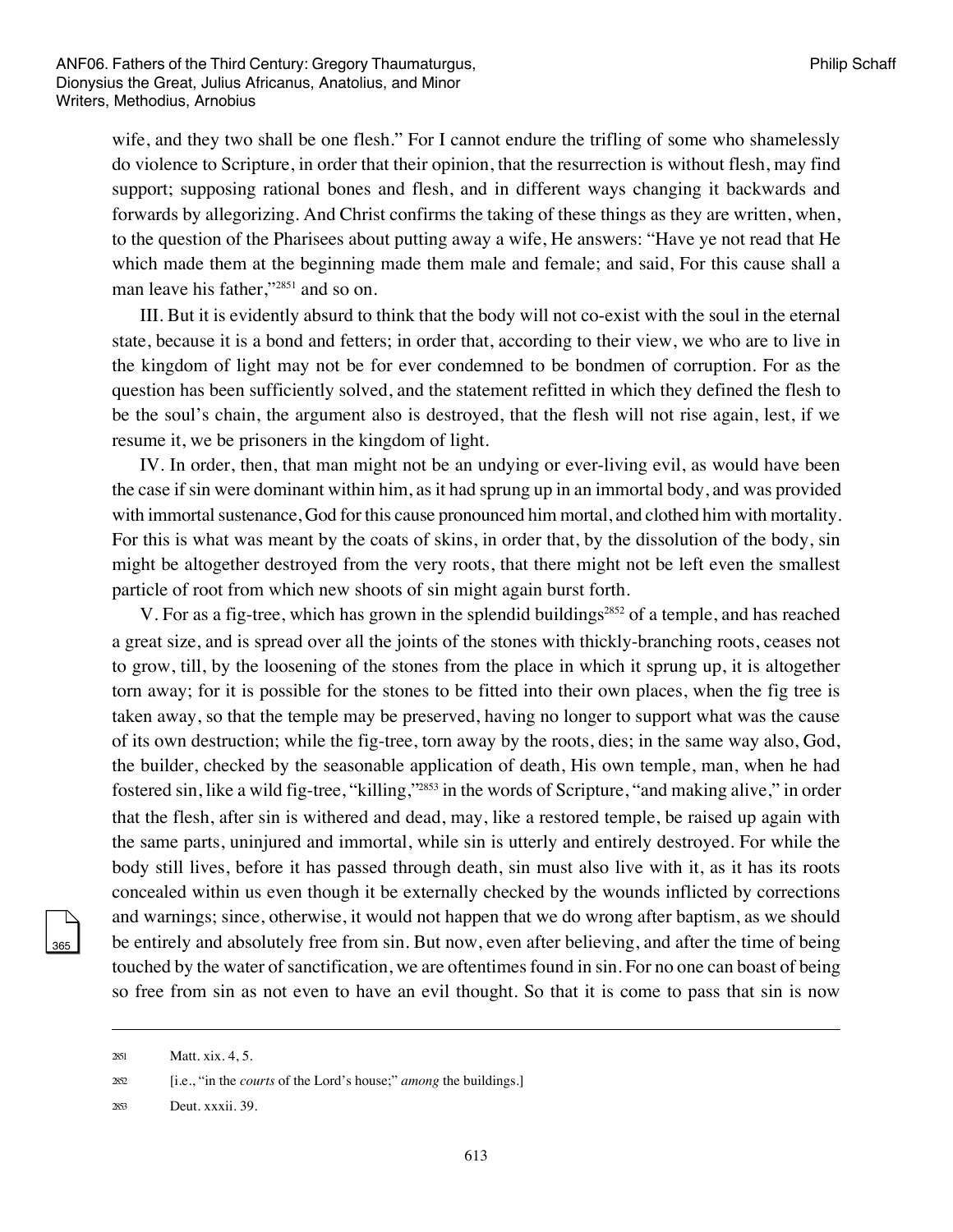restrained and lulled to sleep by faith, so that it does not produce injurious fruits, but yet is not torn up by the roots. For the present we restrain its sprouts, such as evil imaginations, "lest any root of bitterness springing up trouble<sup>"2854</sup> us, not suffering its leaves to unclose and open into shoots; while the Word, like an axe, cuts at its roots which grow below. But hereafter the very thought of evil will disappear.

VI. But come now, since there is need of many examples in matters of this kind, let us examine them particularly from this point of view, without desisting till our argument ends in clearer explanation and proof. It appears, then, as if an eminent craftsman were to cast over again a noble image, wrought by himself of gold or other material, and beautifully proportioned in all its members, upon his suddenly perceiving that it had been mutilated by some infamous man, who, too envious to endure the image being beautiful, spoiled it, and thus enjoyed the empty pleasure of indulged jealousy. For take notice, most wise Aglaophon, that, if the artificer wish that that upon which he has bestowed so much pains and care and labour, shall be quite free from injury, he will be impelled to melt it down, and restore it to its former condition. But if he should not cast it afresh, nor reconstruct it, but allow it to remain as it is, repairing and restoring it, it must be that the image, being passed through the fire and forged, cannot any longer be preserved unchanged, but will be altered and wasted. Wherefore, if he should wish it to be perfectly beautiful and faultless, it must be broken up and recast, in order that all the disfigurements and mutilations inflicted upon it by treachery and envy, may be got rid of by the breaking up and recasting of it, while the image is restored again uninjured and unalloyed to the same form as before, and made as like itself as possible. For it is impossible for an image under the hands of the original artist to be lost, even if it be melted down again, for it may be restored; but it is possible for blemishes and injuries to be put off, for they melt away and cannot be restored; because in every work of art the best craftsman looks not for blemish or failure, but for symmetry and correctness in his work. Now God's plan seems to me to have been the same as that which prevails among ourselves. For seeing man, His fairest work, corrupted by envious treachery, He could not endure, with His love for man, to leave him in such a condition, lest he should be for ever faulty, and bear the blame to eternity; but dissolved him again into his original materials, in order that, by remodelling, all the blemishes in him might waste away and disappear. For the melting down of the statue in the former case corresponds to the death and dissolution of the body in the latter, and the remoulding of the material in the former, to the resurrection after death in the latter; as also saith the prophet Jeremiah, for he addresses *the Jews* in these words, "And I went down to the potter's house; and, behold, he wrought a work upon the stones. And the vessel which he made in his hands was broken; and again he made another vessel, as it pleased him to make it. And the word of the Lord came to me, saying, Cannot I do to you as this potter, O house of Israel? Behold, as the clay of the potter are ye in my hands."2855

<sup>2854</sup> [Heb. xii. 15.](http://www.ccel.org/ccel/bible/asv.Heb.12.html#Heb.12.15)

<sup>2855</sup> [Jer. xviii. 3–6.](http://www.ccel.org/ccel/bible/asv.Jer.18.html#Jer.18.3)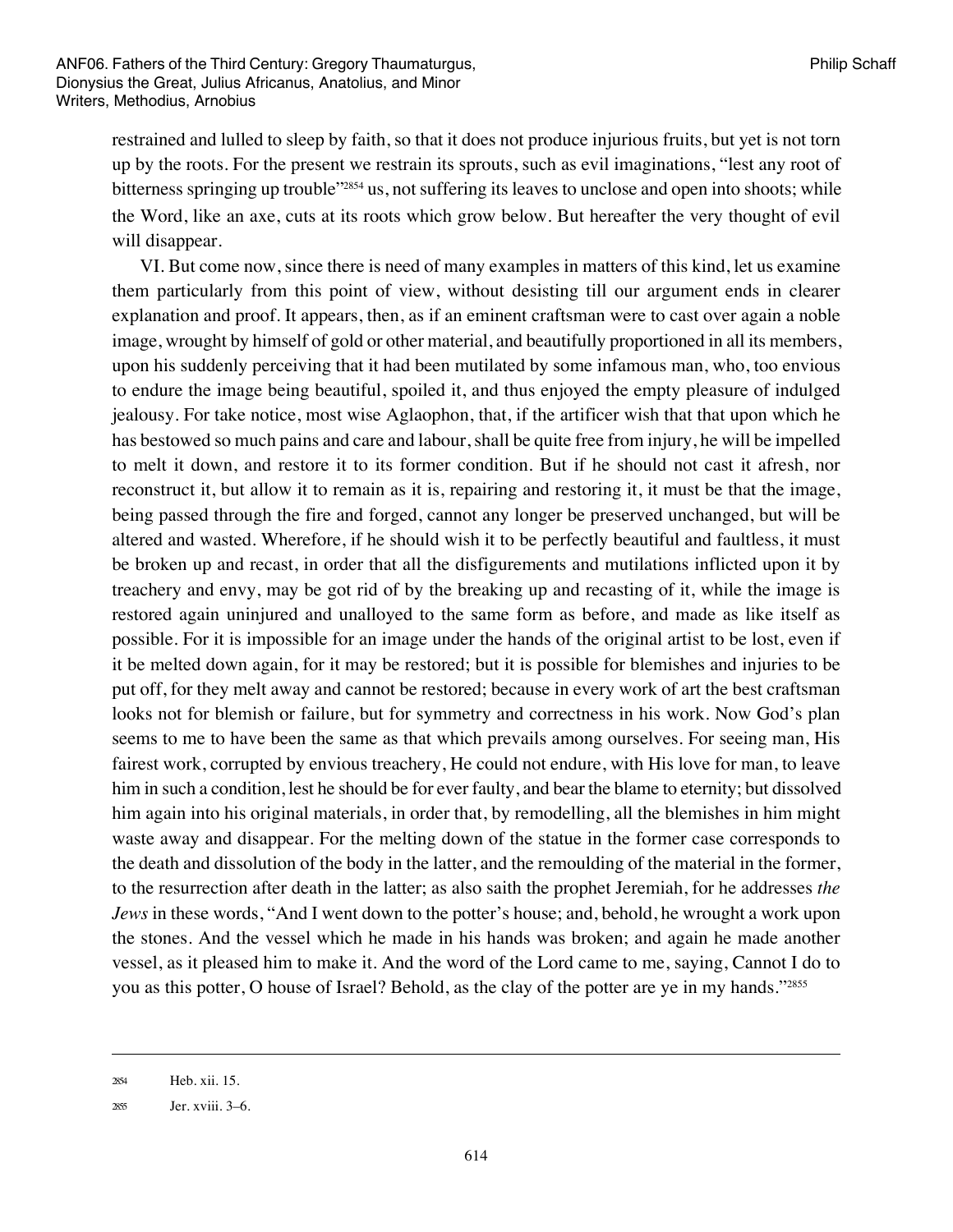VII. For I call your attention to this, that, as I said, after man's transgression the Great Hand was not content to leave as a trophy of victory its own work, debased by the Evil One, who wickedly injured it from motives of envy; but moistened and reduced it to clay, as a potter breaks up a vessel, that by the remodelling of it all the blemishes and bruises in it may disappear, and it may be made afresh faultless and pleasing.

VIII. But it is not satisfactory to say that the universe will be utterly destroyed, and sea and air and sky will be no longer. For the whole world will be deluged with fire from heaven, and burnt for the purpose of purification and renewal; it will not, however, come to complete ruin and corruption. For if it were better for the world not to be than to be, why did God, in making the world, take the worse course? But God did not work in vain, or do that which was worst. God therefore ordered the creation with a view to its existence and continuance, as also the *Book of Wisdom* confirms, saying, "For God created all things that they might have their being; and the generations of the world were healthful, and there is no poison of destruction in them."2856 And Paul clearly testifies this, saying, "For the earnest expectation of the creature<sup>2857</sup> waiteth for the manifestation of the sons of God. For the creature<sup>2858</sup> was made subject to vanity, not willingly, but by reason of him that subjected the same in hope: because the creature<sup>2859</sup> itself also shall be delivered from the bondage of corruption into the glorious liberty of the children of God."2860 For the creation was made subject to vanity, he says, and he expects that it will be set free from such servitude, as he intends to call this world by the name of creation. For it is not what is unseen but what is seen that is subject to corruption. The creation, then, after being restored to a better and more seemly state, remains, rejoicing and exulting over the children of God at the resurrection; for whose sake it now groans and travails,<sup>2861</sup> waiting itself also for our redemption from the corruption of the body, that, when we have risen and shaken off the mortality of the flesh, according to that which is written, "Shake off the dust, and arise, and sit down, O Jerusalem,"2862 and have been set free from sin, it also shall be freed from corruption and be subject no longer to vanity, but to righteousness. Isaiah says, too, "For as the new heaven and the new earth which I make, remaineth before me, saith the Lord, so shall your seed and your name be;"<sup>2863</sup> and again, "Thus saith the Lord that created the heaven, it is He who prepared the earth and created it, He determined it; He created it not in vain,

[366](http://www.ccel.org/ccel/schaff/anf06/Page_366.html)

<sup>2858</sup> [Greek, creation, κτίσις. The English version faulty and confusing.]

<sup>2861</sup> The reading and punctuation of Jahn are here adopted.

<sup>2856</sup> [Wisd. i. 14.](http://www.ccel.org/ccel/bible/asv.Wis.1.html#Wis.1.14)

<sup>2857</sup> [Greek, creation, κτίσις. The English version faulty and confusing.]

<sup>2859</sup> [Greek, creation, κτίσις. The English version faulty and confusing.]

<sup>2860</sup> [Rom. viii. 19–21](http://www.ccel.org/ccel/bible/asv.Rom.8.html#Rom.8.19).

<sup>2862</sup> [Isa. lii. 2.](http://www.ccel.org/ccel/bible/asv.Isa.52.html#Isa.52.2)

<sup>2863</sup> [Isa. lxvi. 22.](http://www.ccel.org/ccel/bible/asv.Isa.66.html#Isa.66.22)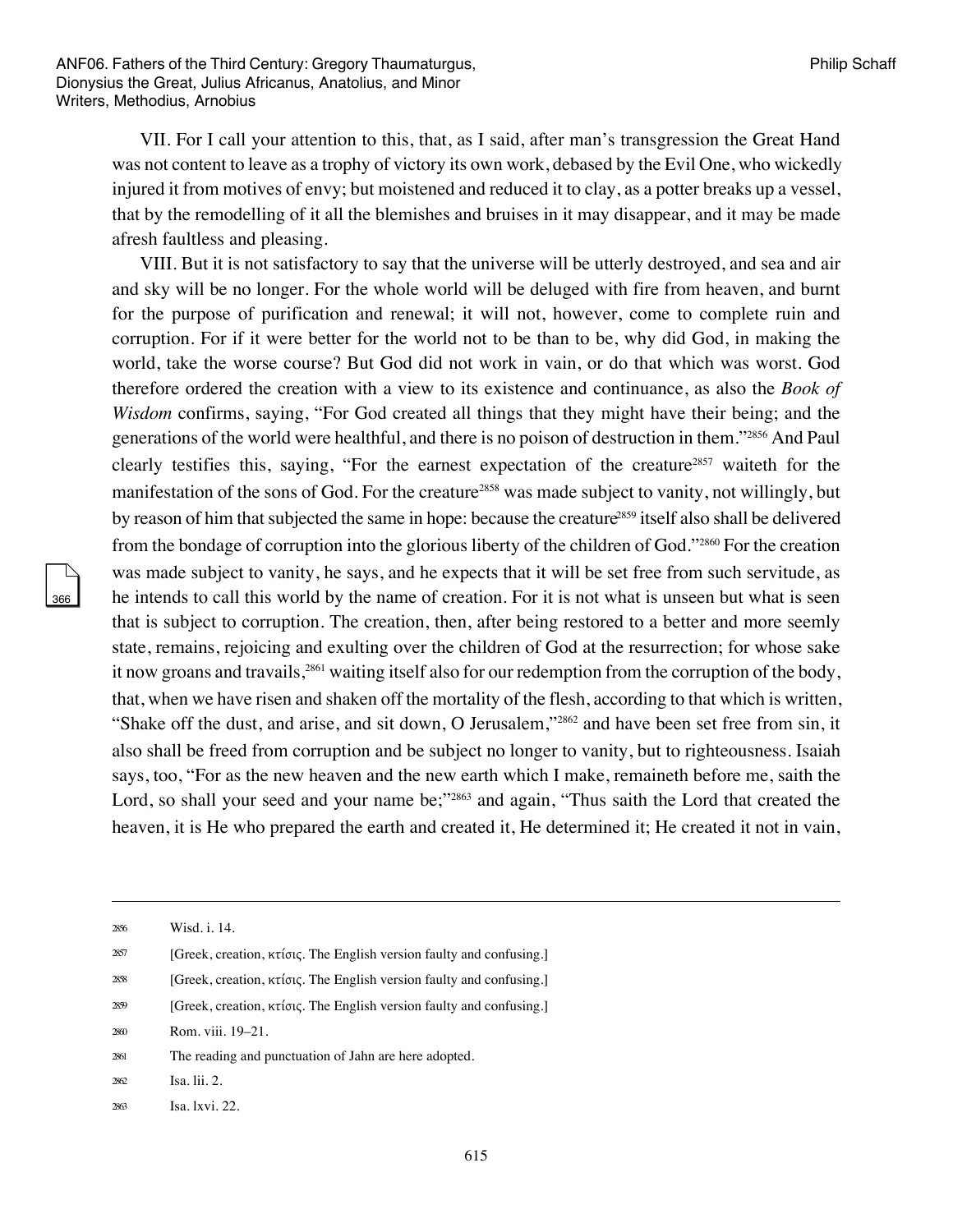but formed it to be inhabited."2864 For in reality God did not establish the universe in vain, or to no purpose but destruction, as those weak-minded men say, but to exist, and be inhabited, and continue. Wherefore the earth and the heaven must exist again after the conflagration and shaking of all things.

IX. But if our opponents say, How then is it, if the universe be not destroyed, that the Lord says that "heaven and earth shall pass away;"2865 and the prophet, that "the heaven shall perish as smoke, and the earth shall grow old as a garment;"2866 we answer, because it is usual for the Scriptures to call the change of the world from its present condition to a better and more glorious one, destruction; as its earlier form is lost in the change of all things to a state of greater splendour; for there is no contradiction nor absurdity in the Holy Scriptures. For not "the world" but the "fashion of this world" passeth away,<sup>2867</sup> it is said; so it is usual for the Scriptures to call the change from an earlier form to a better and more comely state, destruction; just as when one calls by the name of destruction the change from a childish form into a perfect man, as the stature of the child is turned into *manly* size and beauty. We may expect that the creation will pass away, as if it were to perish in the burning, in order that it may be renewed, not however that it will be destroyed, that we who are renewed may dwell in a renewed world without taste of sorrow; according as it is said, "When Thou lettest Thy breath go forth, they shall be made, and Thou shalt renew the face of the earth;"<sup>2868</sup> God henceforth providing for the due temperature of that which surrounds it. For as the earth is to exist after the present age,<sup>2869</sup> there must be by all means inhabitants for it, who shall no longer be liable to death, nor shall marry, nor beget children, but live in all happiness, like the angels, without change or decay. Wherefore it is silly to discuss in what way of life our bodies will then exist, if there is no longer air, nor earth, nor anything else.

X. But in addition to what has been said, there is this point worth consideration, since it misleads very much, if we may be outspoken about matters of such importance, Aglaophon. For you said that the Lord declared plainly2870 that those who shall obtain the resurrection shall then be as the angels.<sup>2871</sup> You brought this objection: The angels, being without flesh, are on this account in the utmost happiness and glory. We must then, as we are to be made equal to the angels, be like them stripped of flesh, and be angels. But you overlooked this, my excellent friend, that He who created and set in order the universe out of nothing, ordained the nature of immortal beings to be distributed

 [Isa. xlv. 18](http://www.ccel.org/ccel/bible/asv.Isa.45.html#Isa.45.18). [Matt. xxiv. 35](http://www.ccel.org/ccel/bible/asv.Matt.24.html#Matt.24.35). [Isa. li. 6](http://www.ccel.org/ccel/bible/asv.Isa.51.html#Isa.51.6). [1 Cor. vii. 31.](http://www.ccel.org/ccel/bible/asv.iCor.7.html#iCor.7.31) [Ps. civ. 30.](http://www.ccel.org/ccel/bible/asv.Ps.4.html#Ps.4.30) Or, "dispensation." When tempted by the Sadducees.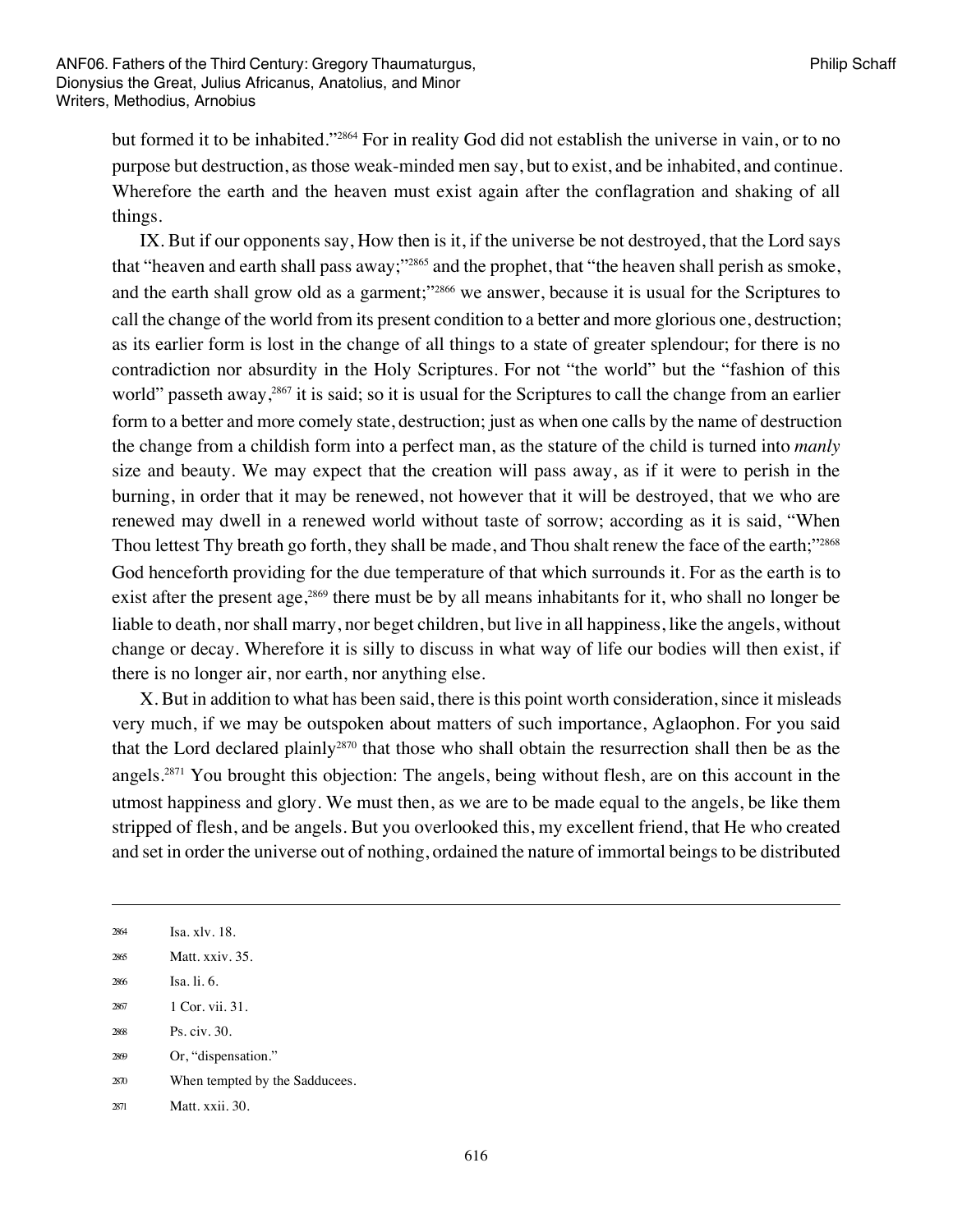not only among angels and ministers, but also among principalities, and thrones, and powers. For the race of angels is one, and that of principalities and powers another; because immortal beings are not all of one order, and constitution, and tribe, and family, but there are differences of race and tribe. And neither do the cherubim, departing from their own nature, assume the form of angels; nor, again, do angels assume the form of the others. For they cannot be anything but what they are and have been made. Moreover, man also having been appointed by the original order of things to inhabit the world, and to rule over all that is in it, when he is immortal, will never be changed from being a man into the form either of angels or any other; for neither do angels undergo a change from their original form to another. For Christ at His coming did not proclaim that the human nature should, when it is immortal, be remoulded or transformed into another nature, but into what it was before the fall. For each one among created things must remain in its own proper place, that none may be wanting to any, but all may be full: heaven of angels, thrones of powers, luminaries of ministers; and the more divine spots, and the undefiled and untainted luminaries, with seraphim, who attend the Supreme Council, and uphold the universe; and the world of men. For if we granted that men are changed into angels, it would follow that we say that angels also are changed into powers, and these into one thing and the other, until our argument proceed too far for safety.

XI. Neither did God, as if He had made man badly, or committed a mistake in the formation of him, determine afterwards to make an angel, repenting of His work, as the worst of craftsmen do; nor did He fashion man, after He had wished originally to make an angel, and failed; for this would be a sign of weakness, etc. Why even then did He make man and not angels, if He wished men to be angels and not men? Was it because He was unable? It is blasphemy to suppose so. Or was He so busy in making the worse as to loiter about the better? This too is absurd. For He does not fail in making what is good, nor defers it, nor is incapable of it; but He has the power to act how and when He pleases, inasmuch as He is Himself power. Wherefore it was because He intended man to be man, that He originally made him so. But if He so intended—since He intends what is good—man is good. Now man is said to be composed of soul and body; he cannot then exist without a body, but with a body, unless there be produced another man besides man. For all the orders of immortal beings must be preserved by God, and among these is man. "For," says *the Book of Wisdom*, "God created man to be immortal, and made him to be an image of His own eternity."2872 The body then perishes not; for man is composed of soul and body.

XII. Wherefore observe that these are the very things which the Lord wished to teach to the Sadducees, who did not believe in the resurrection of the flesh. For this was the opinion of the Sadducees. Whence it was that, having contrived the parable about the woman and the seven brethren, that they might cast doubt upon the resurrection of the flesh, "There came to Him,"2873 it is said, "the Sadducees also, who say that there is no resurrection." Christ, then, if there had been no resurrection of the flesh, but the soul only were saved, would have agreed with their opinion as

<sup>2872</sup> [Wisd. ii. 23](http://www.ccel.org/ccel/bible/asv.Wis.2.html#Wis.2.23).

<sup>2873</sup> [Matt. xxii. 23](http://www.ccel.org/ccel/bible/asv.Matt.22.html#Matt.22.23).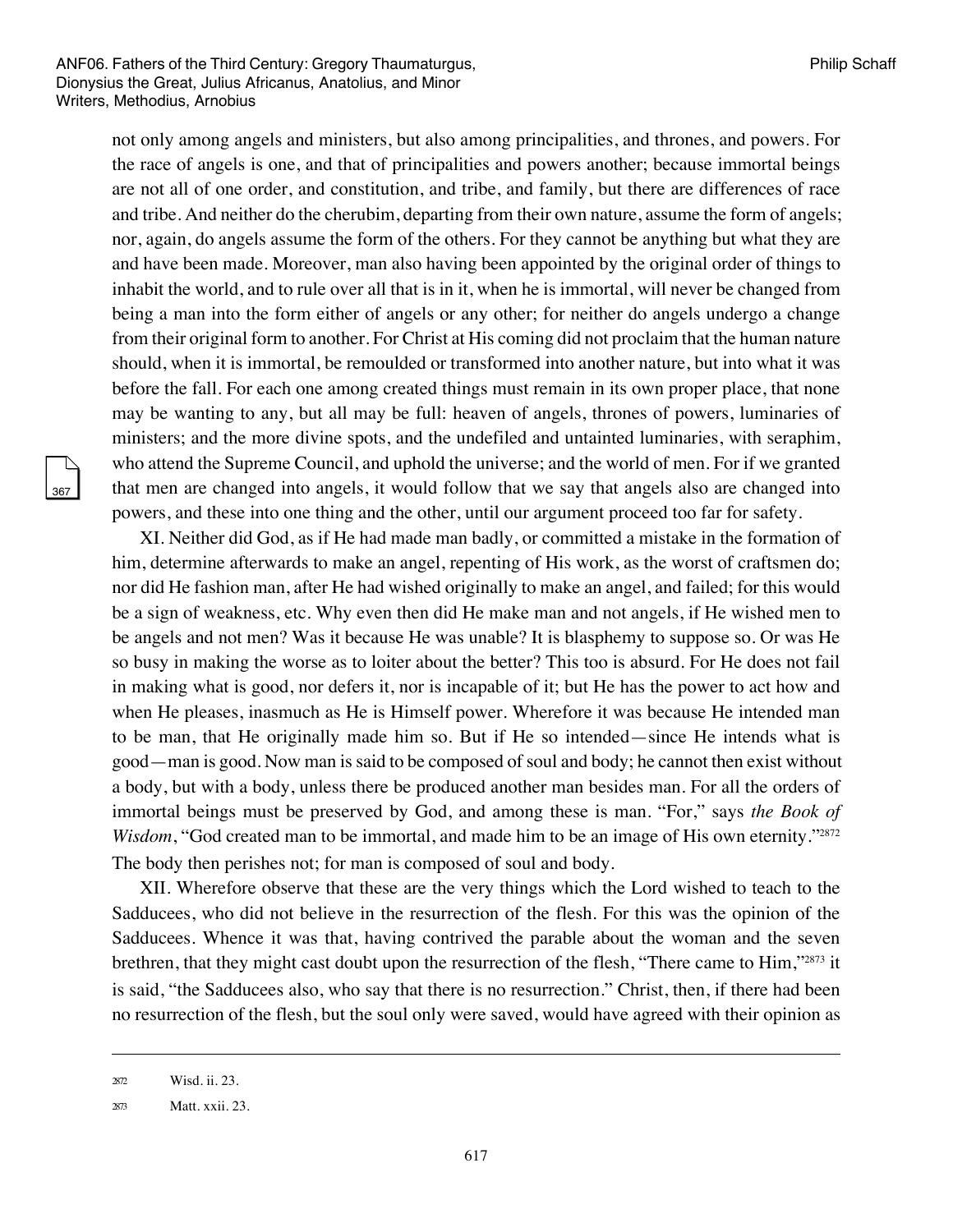a right and excellent one. But as it was, He answered and said, "In the resurrection they neither marry, nor are given in marriage, but are as the angels in heaven,"2874 not on account of having no flesh, but of not marrying nor being married, but being henceforth incorruptible. And He speaks of our being near the angels in this respect, that as the angels in heaven, so we also in paradise, spend our time no more in marriage-feasts or other festivities. but in seeing God and cultivating life, under the direction of Christ. For He did not say "they shall be angels," but like angels, in being, for instance, crowned, as it is written, with glory and honour; differing a little from the angels,2875 while near to being angels. Just as if He had said, while observing the fair order of the sky, and the stillness of the night, and everything illumined by the heavenly light of the moon, "the moon shines like the sun." We should not then say that He asserted that the moon was absolutely the sun, but like the sun. As also that which is not gold, but approaching the nature of gold, is said not to be gold, but to be like gold. But if it were gold, it would be said to be, and not to be like, gold. But since it is not gold, but approaching to the nature of it, and has the appearance of it, it is said to be like gold; so also when He says that the saints shall. in the resurrection be like the angels, we do not understand Him to assert that they will then be actually angels, but approaching to the condition of angels. So that it is most unreasonable to say, "Since Christ declared that the saints in the resurrection appear as angels, therefore their bodies do not rise," although the very words employed give a clear proof of the real state of the case. For the term "resurrection" is not applied to that which has not fallen, but to that which has fallen and rises again; as when the prophet says, "I will also raise up again the tabernacle of David which has fallen down."2876 Now the much-desired tabernacle of the soul is fallen, and sunk down into "the dust of the earth."2877 For it is not that which is not dead, but that which is dead, that is laid down. But it is the flesh which dies; the soul is immortal. So, then, if the soul be immortal, and the body be the corpse, those who say that there is a resurrection, but not of the flesh, deny any resurrection; because it is not that which remains standing, but that which has fallen<sup>2878</sup> and been laid down, that is set up; according to that which is written, "Does not he who falls rise again, and he who turns aside return?"<sup>2879</sup>

XIII. Since flesh was made to border on incorruption and corruption, being itself neither the one nor the other, and was overcome by corruption for the sake of pleasure, though it was the work and property of incorruption; therefore it became corruptible, and was laid in the dust of the earth. When, then, it was overcome by corruption, and delivered over to death through disobedience, God

- 2876 [Amos ix. 11.](http://www.ccel.org/ccel/bible/asv.Amos.9.html#Amos.9.11)
- <sup>2877</sup> [Dan. xii. 2](http://www.ccel.org/ccel/bible/asv.Dan.12.html#Dan.12.2).

<sup>2879</sup> [Jer. viii. 4](http://www.ccel.org/ccel/bible/asv.Jer.8.html#Jer.8.4).

<sup>2874</sup> [Matt. xxii. 23](http://www.ccel.org/ccel/bible/asv.Matt.22.html#Matt.22.23).

<sup>2875</sup> [Ps. viii. 5](http://www.ccel.org/ccel/bible/asv.Ps.8.html#Ps.8.5).

<sup>2878</sup> [A play on the Greek ἀνάστασις, but good exegesis.]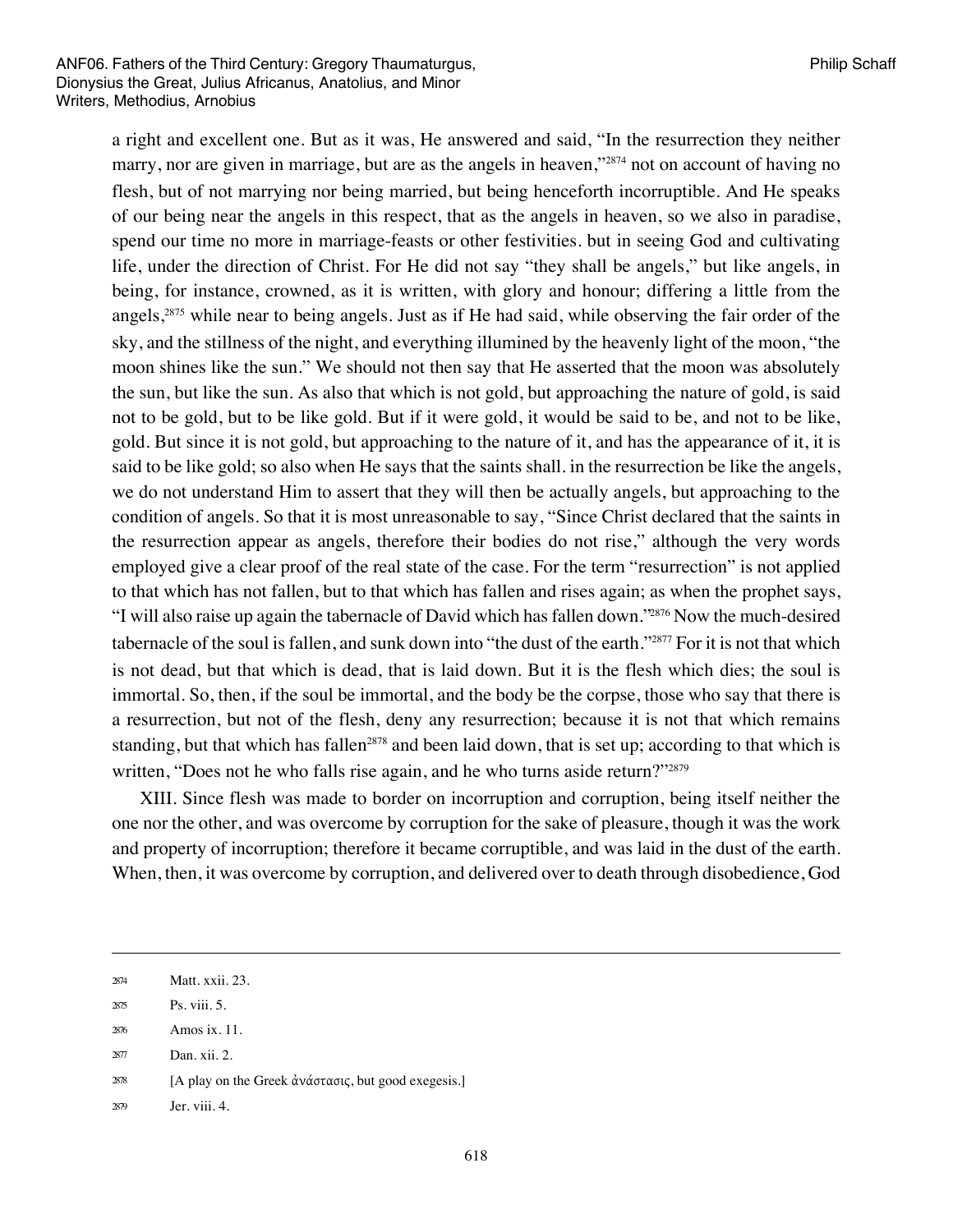

did not leave it to corruption to be triumphed over as an inheritance; but, after conquering death by the resurrection, delivered it again to incorruption, in order that corruption might not receive the property of incorruption, but incorruption that of corruption. Therefore the apostle answers thus, "For this corruptible must put on incorruption, and this mortal must put on immortality."2880 Now the corruptible and mortal putting on immortality, what else is it but that which is "sown in corruption and raised in incorruption,"2881—for the soul is not corruptible or mortal; but this which is mortal and corrupting is of flesh,—in order that, "as we have borne the image of the earthy, we shall also bear the image of the heavenly?"<sup>2882</sup> For the image of the earthy which we have borne is this, "Dust thou art, and unto dust shalt thou return."2883 But the image of the heavenly is the resurrection from the dead, and incorruption, in order that "as Christ was raised up from the dead by the glory of the Father, so we also should walk in newness of life."2884 But if any one were to think that the earthy image is the flesh itself, but the heavenly image some other spiritual body besides the flesh; let him first consider that Christ, the heavenly man, when He appeared, bore the same form of limbs and the same image of flesh as ours, through which also He, who was not man, became man, that "as in Adam all die, even so in Christ shall all be made alive."2885 For if He bore flesh for any other reason than that of setting the flesh free, and raising it up, why did He bear flesh superfluously, as He purposed neither to save it, nor to raise it up? But the Son of God does nothing superfluously. He did not then take the form of a servant uselessly, but to raise it up and save it. For He truly was made man, and died, and not in mere appearance, but that He might truly be shown to be the first begotten from the dead, changing the earthy into the heavenly, and the mortal into the immortal. When, then, Paul says that "flesh and blood cannot inherit the kingdom of God,"2886 he does not give a disparaging opinion of the regeneration of the flesh, but would teach that the kingdom of God, which is eternal life, is not possessed by the body, but the body by the life. For if the kingdom of God, which is life, were possessed by the body, it would happen that the life would be consumed by corruption. But now the life possesses what is dying, in order that "death may be swallowed up in victory"2887 by life, and the corruptible may be seen to be the possession of incorruption and immortality, while it becomes unbound and free from death and sin, but the slave and servant of immortality; so that the body may be the possession of incorruption, and not incorruption that of the body.

- 2880 [1 Cor. xv. 53](http://www.ccel.org/ccel/bible/asv.iCor.15.html#iCor.15.53).
- 2881 [1 Cor. v. 42.](http://www.ccel.org/ccel/bible/asv.iCor.5.html#iCor.5.42)
- 2882 [1 Cor. xv. 49](http://www.ccel.org/ccel/bible/asv.iCor.15.html#iCor.15.49).
- 2883 [Gen. iii. 19.](http://www.ccel.org/ccel/bible/asv.Gen.3.html#Gen.3.19)
- 2884 [Rom. vi. 4](http://www.ccel.org/ccel/bible/asv.Rom.6.html#Rom.6.4).
- <sup>2885</sup> [1 Cor. xv. 22](http://www.ccel.org/ccel/bible/asv.iCor.15.html#iCor.15.22).
- <sup>2886</sup> [1 Cor. xv. 50](http://www.ccel.org/ccel/bible/asv.iCor.15.html#iCor.15.50).
- <sup>2887</sup> [1 Cor. xv. 54](http://www.ccel.org/ccel/bible/asv.iCor.15.html#iCor.15.54).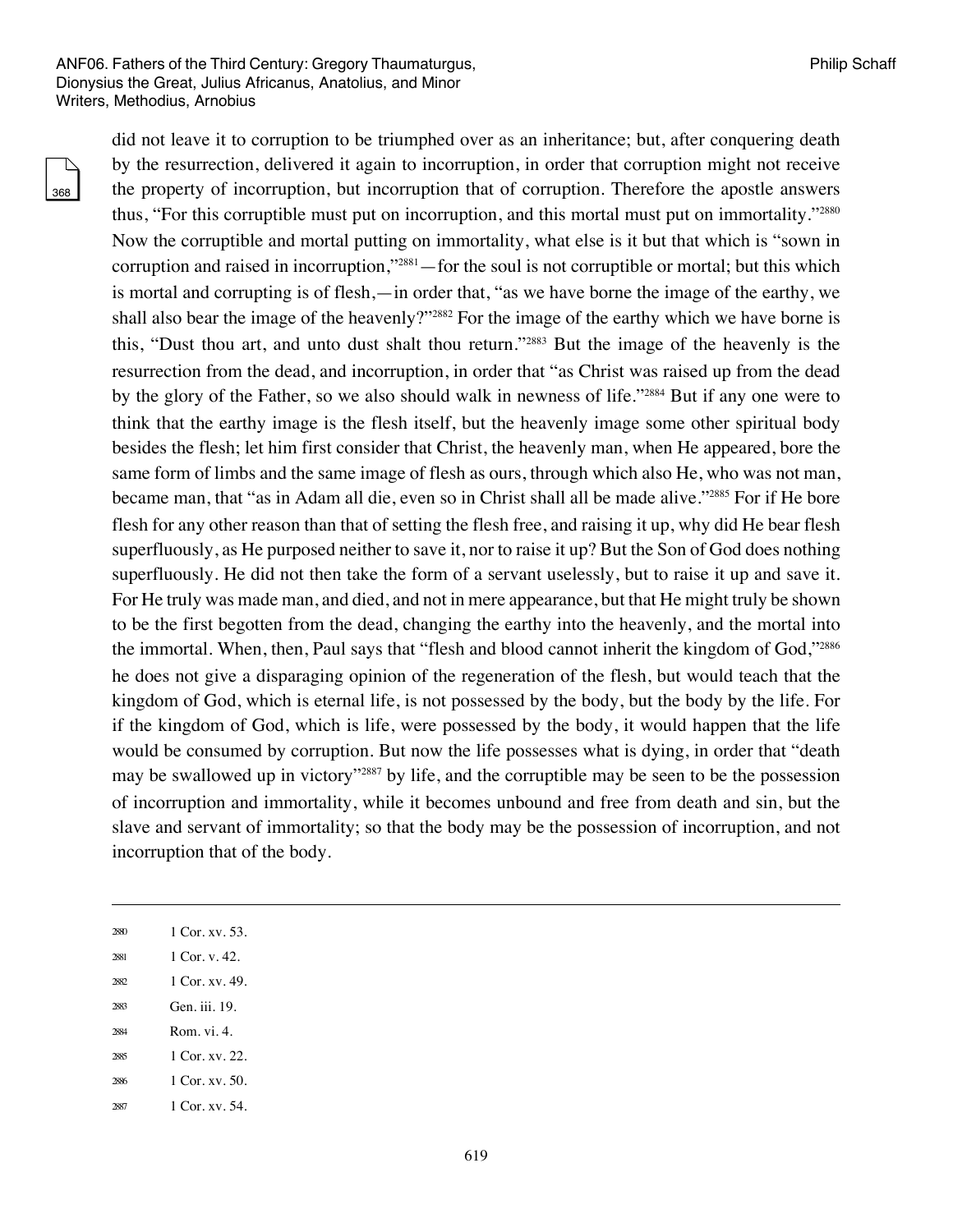XIV. If, then, out of such a drop, small, and previously without any existence, in its actual state of moistness, contractedness, and insignificance, in fact out of nothing, man is brought into being, how much rather shall man spring again into being out of a previously existing man? For it is not so difficult to make anything anew after it has once existed and fallen into decay, as to produce out of nothing that which has never existed. Now, in case we choose to exhibit the seminal fluid discharged from a man, and place by it a corpse, each by itself, which of them, as they both lie exposed to view, will the spectators think most likely to become a man—that drop, which is nothing at all, or that which has already shape, and size, and substance? For if the very thing which is nothing at all, merely because God pleases, becomes a man, how much rather shall that which has existence and is brought to perfection become again a man, if God pleases? For what was the purpose of the theologian Moses, in introducing, under a mystical sense, the Feast of Tabernacles in the Book of Leviticus? Was it that we may keep a feast to God, as the Jews with their low view of the Scriptures interpret it? as if God took pleasure in such tabernacles, decked out with fruits and boughs and leaves, which immediately wither and lose their verdure. We cannot say so. Tell me, then, what was the object of the Feast of Tabernacles? It was introduced to point to this real tabernacle of ours, which, after it was fallen down to corruption through the transgression of the law, and broken up by sin, God promised to put together again, and to raise up in incorruptibility, in order that we may truly celebrate in His honour the great and renowned Feast of Tabernacles at the resurrection; when our tabernacles are put together in the perfect order of immortality and harmony, and raised up from the dust in incorruption; when the dry bones,<sup>2888</sup> according to the most true prophecy, shall hear a voice, and be brought to their joints by God, the Creator and Perfect Artificer, who will then renew the flesh and bind it on, no more with such ties as those by which it was at first held together, but by such as shall be for ever undecaying and indissoluble. For I once saw<sup>2889</sup> on Olympus, which is a mountain of Lycia, fire bursting up from the ground spontaneously on the summit of the mountain; and by it was standing an Agnos tree, so flourishing, green, and shady, that one might suppose a never-failing stream of water had nourished its growth, rather than what was really the case. For which cause, therefore, though the natures of things are corruptible, and their bodies consumed by fire, and it is impossible for things which are once of an inflammable nature to remain unaffected by fire; yet this tree, so far from being burnt, is actually more vigorous and green than usual, though it is naturally inflammable, and that too when the fire is glowing about its very roots. I certainly cast some boughs of trees from the adjoining wood on to the place where the fire burst forth, and they immediately caught fire and were burnt to ashes. Now, then, tell me why it is that that which cannot bear even to feel the heat of the sun, but withers up under it unless it be sprinkled with water, is not consumed when beset by such fiery heat, but both lives and thrives? What is the meaning of this marvel? God appointed this as an example and introduction to the day that is coming, in order that we may know more certainly that, when all things are deluged with

<sup>2888</sup> [Ezek. xxxvii. 4.](http://www.ccel.org/ccel/bible/asv.Ezek.37.html#Ezek.37.4)

<sup>2889</sup> [See part ii. cap. viii., p. 375, *infra.*What he *testifies* may be accepted, at least, as his genuine conviction.]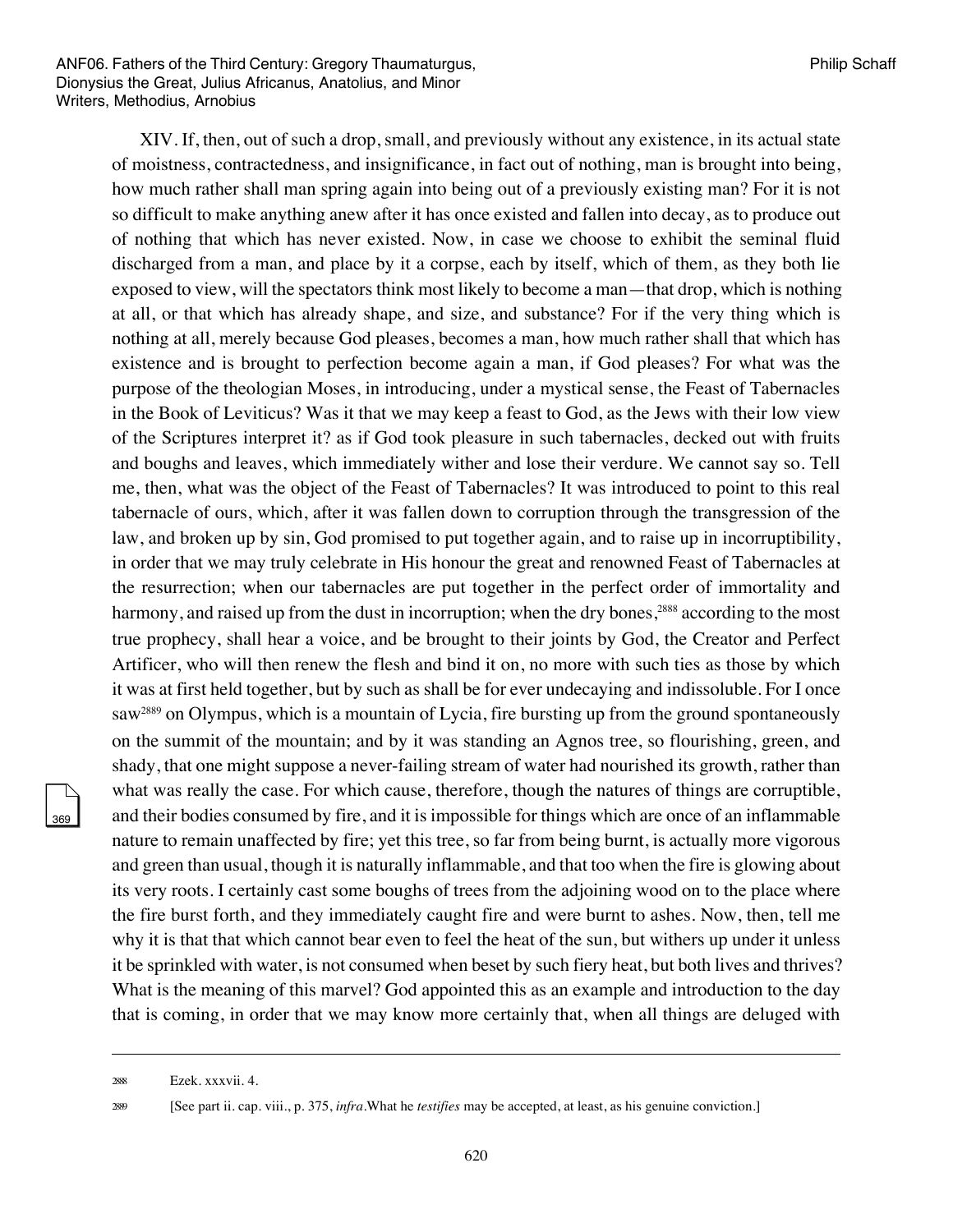fire from heaven, the bodies which are distinguished by chastity and righteousness will be taken up by Him as free from all injury from the fire as from cold water. For truly, O beneficent and bountiful Lord, "the creature that serveth Thee, who art the Maker, increaseth his strength against the unrighteous for their punishment, and abateth his strength for the benefit of such as put their trust in Thee;"2890 and at Thy pleasure fire cools, and injures nothing that Thou determinest to be preserved; and again, water burns more fiercely than fire, and nothing opposes Thine unconquerable power and might. For Thou createdst all things out of nothing; wherefore also Thou changest and transformest all things as Thou wilt, seeing they are Thine, and Thou alone art God.

XV. The apostle certainly, after assigning the planting and watering to art and earth and water, conceded the growth to God alone, where he says, "Neither is he that planteth anything, neither he that watereth; but God that giveth the increase."2891 For he knew that Wisdom, the first-born of God, the parent and artificer of all things, brings forth everything into the world; whom the ancients called Nature and Providence, because she, with constant provision and care, gives to all things birth and growth. "For," says the Wisdom of God, "my Father worketh hitherto, and I work."<sup>2892</sup> Now it is on this account that Solomon called Wisdom the artificer of all things, since God is in no respect poor, but able richly to create, and make, and vary, and increase all things.

XVI. God, who created all things, and provides and cares for all things, took dust from the ground, and made our outer man.

## Part II.

The Second Discourse on the Resurrection.2893

For instance, then, the images of our kings here, even though they be not formed of the more precious materials—gold or silver—are honoured by all. For men do not, while they treat with respect those of the far more precious material, slight those of a less valuable, but honour every image in the world, even though it be of chalk or bronze. And one who speaks against either of them, is not acquitted as if he had only spoken against clay, nor condemned for having despised gold, but for having been disrespectful towards the King and Lord Himself. The images of God's angels, which are fashioned of gold, the principalities and powers, we make to His honour and glory.

<sup>2890</sup> [Wisd. xvi. 24.](http://www.ccel.org/ccel/bible/asv.Wis.16.html#Wis.16.24)

<sup>2891</sup> [1 Cor. iii. 7](http://www.ccel.org/ccel/bible/asv.iCor.3.html#iCor.3.7).

<sup>2892</sup> [John v. 17](http://www.ccel.org/ccel/bible/asv.John.5.html#John.5.17).

<sup>2893</sup> From St. John Damascene, Orat. 2, *De Imagin.*, tom. i. p. 389, ed. Paris, 1712.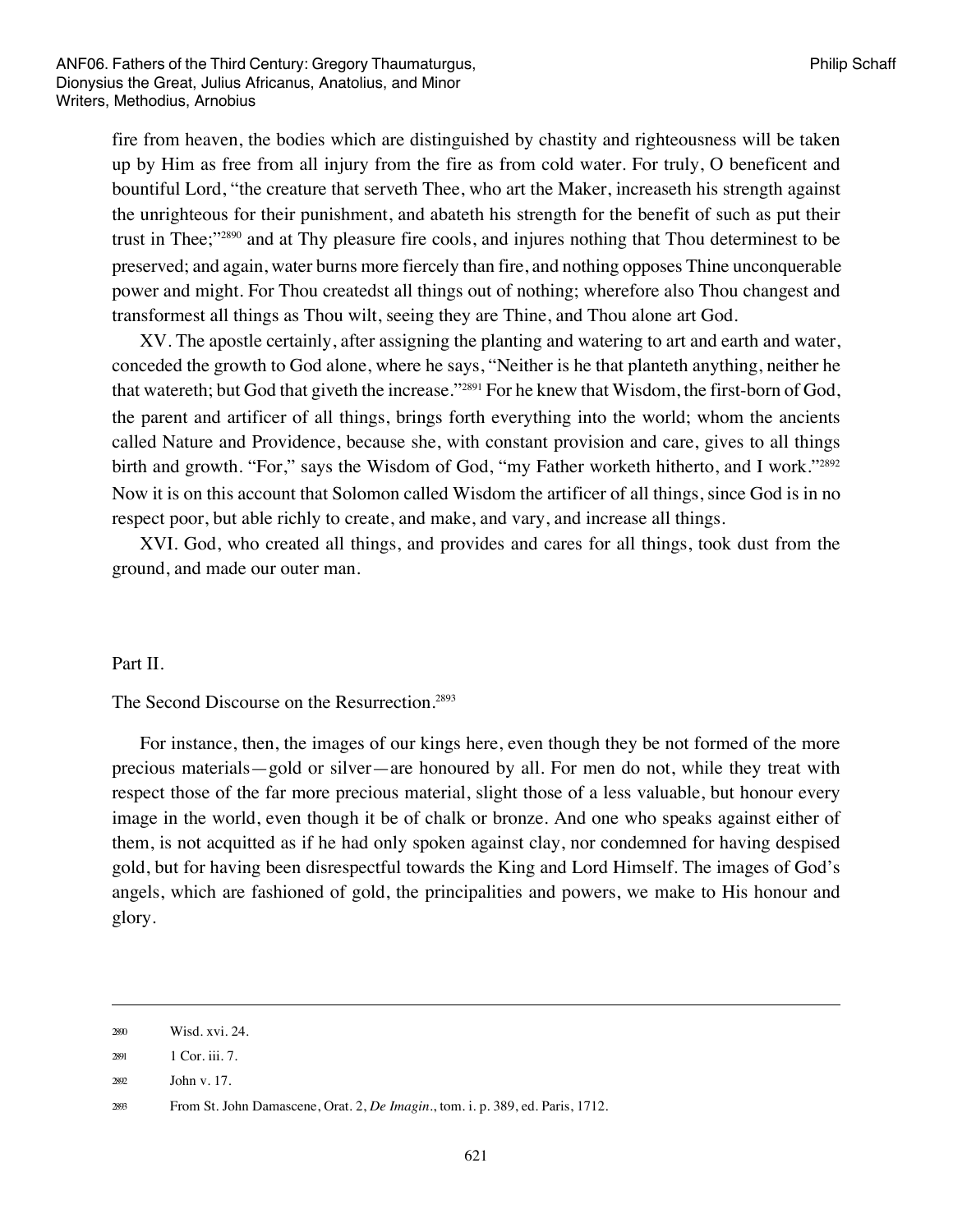## Part III.

[370](http://www.ccel.org/ccel/schaff/anf06/Page_370.html)

I. From the Discourse on the Resurrection.2894

I. Read the Book on the Resurrection by St. Methodius, Bishop and Martyr, of which that which follows is a selection, that the body is not the fetter of the soul, as Origen thought, nor are souls called by the prophet Jeremiah "fettered" on account of their being within bodies. For he lays down the principle that the body does not hinder the energies of the soul, but that rather the body is carried about with it, and cooperates in whatever the soul commits to it. But how are we to understand the opinion of Gregory2895 the theologian, and many others?

II. That Origen said that the body was given to the soul as a fetter after the fall, and that previously it lived without a body; but that this body which we wear is the cause of our sins; wherefore also he called it a fetter, as it can hinder the soul from good works.

III. That if the body was given to the soul after the fall as a fetter, it must have been given as a fetter upon the evil or the good. Now it is impossible that it should be upon the good; for no physician or artificer gives to that which has gone wrong a remedy to cause further error, much less would God do so. It remains, then, that it was a fetter upon evil. But surely we see that, at the beginning, Cain, clad in this body, committed murder; and it is evident into what wickedness those who succeeded him ran. The body is not, then, a fetter upon evil, nor indeed a fetter at all; nor was the soul clothed in it for the first time after the fall.

IV. That man, with respect to his nature, is most truly said to be neither soul without body, nor, on the other hand, body without soul; but a being composed out of the union of soul and body into one form of the beautiful. But Origen said that the soul alone is man, as did Plato.

V. That there is a difference between man and other living creatures; and to them are given varieties of natural form and shape, as many as the tangible and visible forces of nature produced at the command of God; while to him was given the form and image of God, with every part accurately finished, after the very original likeness of the Father and the only-begotten Son. Now we must consider how the saint states this.

VI. He says that Phidias the statuary, after he had made the Pisæan image of ivory, ordered oil to be poured out before it, that, as far as he could secure it, it might be preserved imperishable.

VII. He says, as was said also by Athenagoras,<sup>2896</sup> that the devil is a spirit, made by God, in the neighbourhood of matter, as of course the rest of the angels are, and that he was entrusted with the oversight of matter, and the forms of matter. For, according to the original constitution of angels, they were made by God, in His providence, for the care of the universe; in order that, while God exercises a perfect and general supervision over the whole, and keeps the supreme authority and

<sup>2894</sup> From Photius, *Bibliotheca*, cod. 234.

<sup>2895</sup> Gregory, surnamed Theologus, commonly known as Gregory Nazianzen.

<sup>2896</sup> [Athenagoras, *Plea*, cap. xxiv. vol. ii. p. 142, this series.]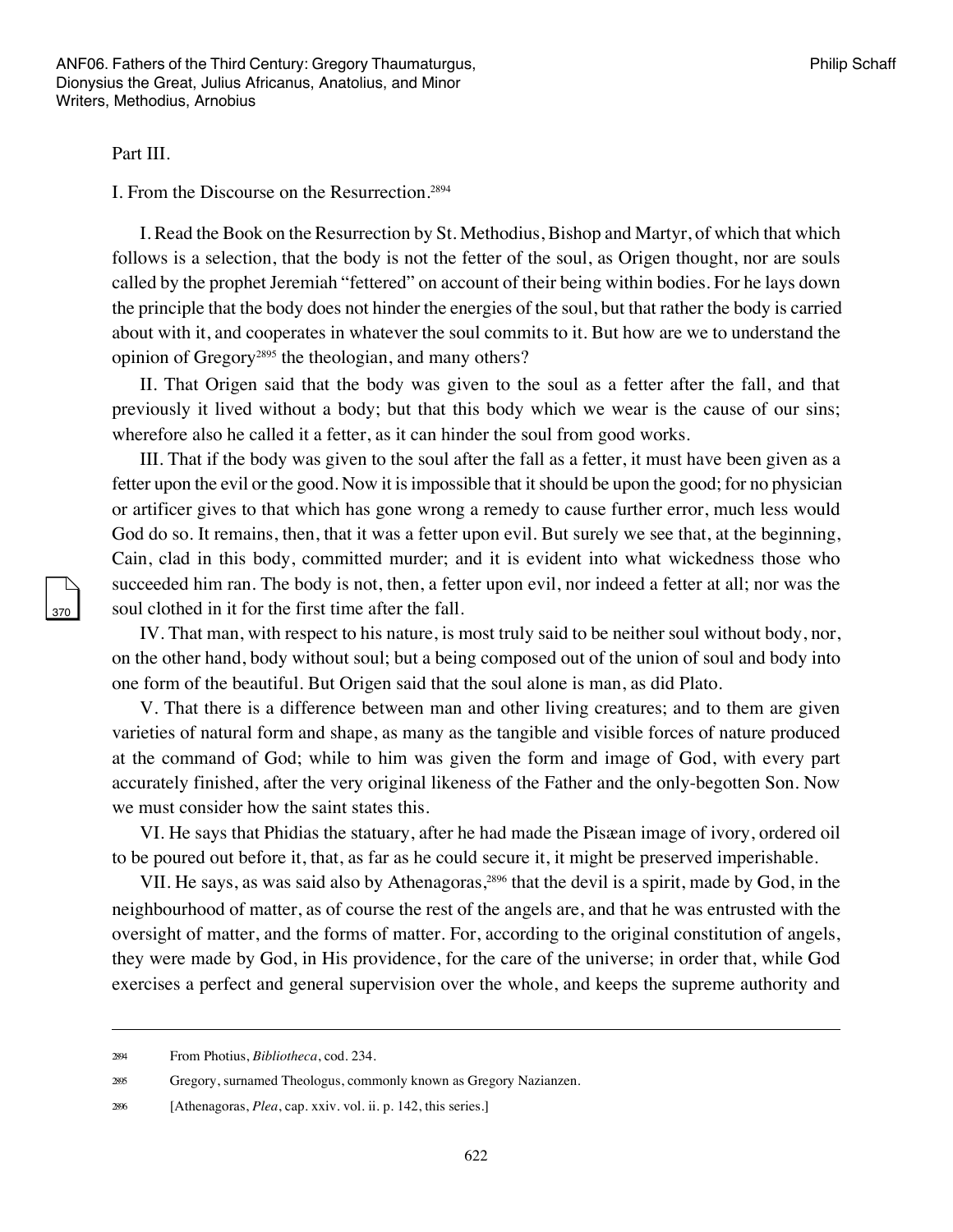power over all—for upon Him their existence depends—the angels appointed for this purpose take charge of particulars. Now the rest of them remained in the positions for which God made and appointed them; but the devil was insolent, and having conceived envy of us, behaved wickedly in the charge committed to him; as also did those who subsequently were enamoured of fleshly charms, and had illicit intercourse with the daughters of men.<sup>2897</sup> For to them also, as was the case with men, God granted the possession of their own choice. And how is this to be taken?

VIII. He says that by the coats of skins is signified death. For he says of Adam, that when the Almighty God saw that by treachery he, an immortal being, had become evil, just as his deceiver the devil was, He prepared the coats of skins on this account; that when he was thus, as it were, clothed in mortality, all that was evil in him might die in the dissolution of the body.

IX. He holds that St. Paul had two revelations. For the apostle, he says, does not suppose paradise to be in the third heaven, in the opinion of those who knew how to observe the niceties of language, when he says, "I know such a man caught up to the third heaven; and I know such a man, whether in the body or out of the body, God knoweth, that was caught up into paradise."2898 Here he signifies that he has seen two revelations, having been evidently taken up twice, once to the third heaven, and once into paradise. For the words, "I know such a man caught up," make it certain that he was personally shown a revelation respecting the third heaven. And the words which follow, "And I know such a man, whether in the body or out of the body, God knoweth, that he was caught up into paradise," show that another revelation was made to him respecting paradise. Now he was led to make this statement by his opponent's having laid it down from the apostle's words that paradise is a mere conception, as it is above the heaven, in order to draw the conclusion that life in paradise is incorporeal.2899

X. He says that it is in our power to do, or to avoid doing, evil; since otherwise we should not be punished for doing evil, nor be rewarded for doing well; but the presence or absence of evil thoughts does not depend upon ourselves. Wherefore even the sainted Paul says, "For what I would, that do I not, but what I would not, that I do;"2900 that is to say, "My thoughts are not what I would, but what I would not." Now he says that the habit of imagining evil is rooted out by the approach of physical death,<sup>2901</sup>—since it was for this reason that death was appointed by God for the sinner, that evil might not remain for ever.

But what is the meaning of this statement? It is to be noted that it has been made by others of our Fathers as well. *What is the meaning*, seeing that those who meet death find in it at the time neither increase nor decrease of sins?

- <sup>2899</sup> [Gregory's opponent, not St. Paul's.]
- <sup>2900</sup> [Rom. vii. 15](http://www.ccel.org/ccel/bible/asv.Rom.7.html#Rom.7.15).
- <sup>2901</sup> [Gregory says.]

<sup>2897</sup> [Athenagoras, *Plea*, cap. xxiv. vol. ii. p. 142, this series.]

<sup>2898</sup> [2 Cor. xii. 2, 3.](http://www.ccel.org/ccel/bible/asv.iiCor.12.html#iiCor.12.2)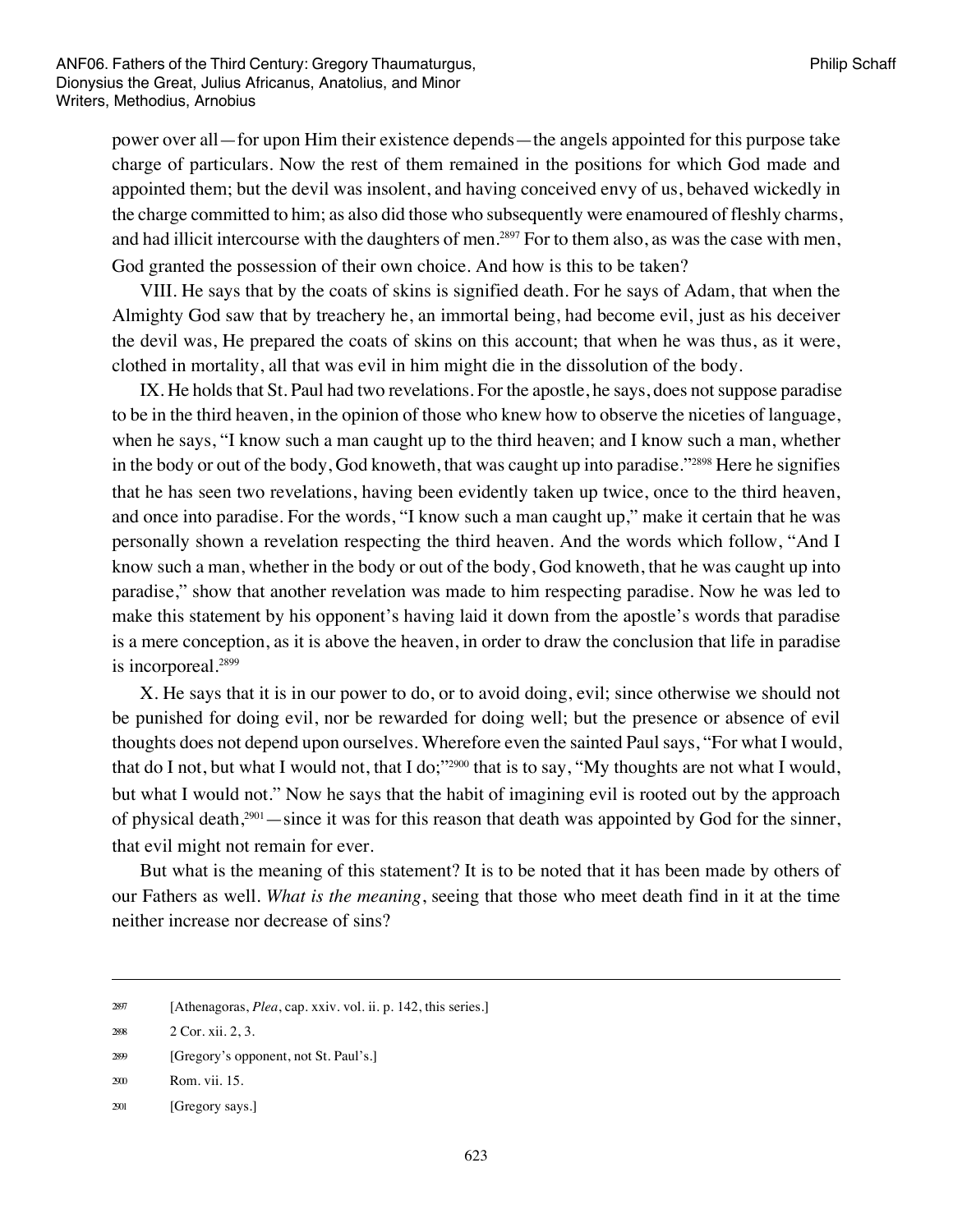II. A Synopsis of Some Apostolic Words from the Same Discourse.<sup>2902</sup>

I. Read a compendious interpretation of some apostolic words from the same discourse. Let us see, then, what it is that we have endeavoured to say respecting the apostle. For this saying of his, "I was alive without the law once,"2903 refers to the life which was lived in paradise before the law, not without a body, but with a body, by our first parents, as we have shown above; for we lived without concupiscence, being altogether ignorant of its assaults. For not to have a law according to which we ought to live, nor a power of establishing what manner of life we ought to adopt, so that we might justly be approved or blamed, is considered to exempt a person from accusation. Because one cannot lust after those things from which he is not restrained, and even if he lusted after them, he would not be blamed. For lust is not directed to things which are before us, and subject to our power, but to those which are before us, and not in our power. For how should one care for a thing which is neither forbidden nor necessary to him? And for this reason it is said, "I had not known lust, except the law had said, Thou shalt not covet."<sup>2904</sup> For when (our first parents) heard, "Of the tree of the knowledge of good and evil, thou shalt not eat of it; for in the day thou eatest thereof thou shalt surely die,"2905 then they conceived lust, and gathered it. Therefore was it said, I had not known lust, except the law had said, Thou shalt not covet;" nor would they have desired to eat, except it had been said, "Thou shalt not eat of it." For it was thence that sin took occasion to deceive me. For when the law was given, the devil had it in his power to work lust in me; "for without the law, sin was dead;"2906 which means "when the law was not given, sin could not be committed." But I was alive and blameless before the law, having no commandment in accordance with which it was necessary to live; "but when the commandment came, sin revived, and I died. And the commandment, which was ordained to life, I found to be unto death."2907 For after God had given the law, and had commanded me what I ought to do, and what I ought not to do, the devil wrought lust in me. For the promise of God which was given to me, this was for life and incorruption, so that obeying it I might have ever-blooming life and joy unto incorruption; but to him who disobeyed it, it would issue in death. But the devil, whom he calls sin, because he is the author of sin, taking occasion by the commandment to deceive me to disobedience, deceived and slew me, thus rendering me subject to the condemnation, "In the day that thou eatest thereof thou shalt surely die."2908 "Wherefore the law is holy, and the commandment holy, and just and

- 2905 [Gen. ii. 17](http://www.ccel.org/ccel/bible/asv.Gen.2.html#Gen.2.17).
- <sup>2906</sup> [Rom. vii. 8.](http://www.ccel.org/ccel/bible/asv.Rom.7.html#Rom.7.8)
- <sup>2907</sup> [Rom. vii. 9, 10](http://www.ccel.org/ccel/bible/asv.Rom.7.html#Rom.7.9).
- <sup>2908</sup> [Gen. ii. 17](http://www.ccel.org/ccel/bible/asv.Gen.2.html#Gen.2.17).

<sup>2902</sup> From Photius, *Bibliotheca*, cod. 234.

<sup>2903</sup> [Rom. vii. 9.](http://www.ccel.org/ccel/bible/asv.Rom.7.html#Rom.7.9)

<sup>2904</sup> [Rom. vii. 7.](http://www.ccel.org/ccel/bible/asv.Rom.7.html#Rom.7.7)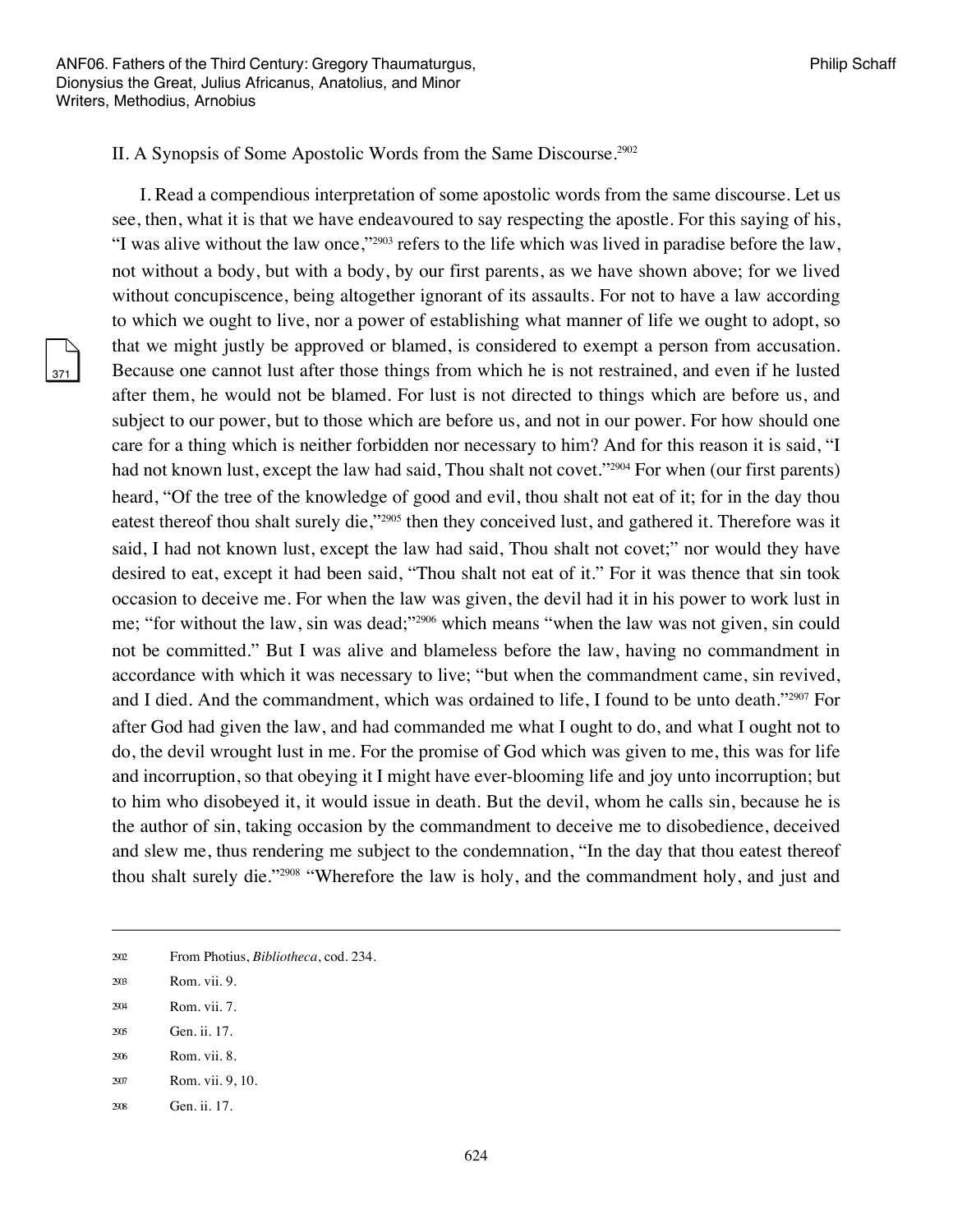good;"2909 because it was given, not for injury, but for safety; for let us not suppose that God makes anything useless or hurtful. What then? "Was then that which is good made death unto me?"<sup>2910</sup> namely, that which was given as a law, that it might be the cause of the greatest good? "God forbid." For it was not the law of God that became the cause of my being brought into subjection to corruption, but the devil; that he might be made manifested who, through that which is good, wrought evil; that the inventor of evil might become and be proved the greatest of all sinners. "For we know that the law is spiritual;"2911 and therefore it can in no respect be injurious to any one; for spiritual things are far removed from irrational lust and sin. "But I am carnal, sold under sin;"<sup>2912</sup> which means: But I being carnal, and being placed between good and evil as a voluntary agent, am so that I may have it in my power to choose what I will. For "behold I set before thee life and death;"2913 meaning that death would result from disobedience of the spiritual law, that is of the commandment; and from obedience to the carnal law, that is the counsel of the serpent; for by such a choice "I am sold" to the devil, fallen under sin. Hence evil, as though besieging me, cleaves to me and dwells in me, justice giving me up to be sold to the Evil One, in consequence of having violated the law. Therefore also the expressions: "That which I do, I allow not," and "what I hate, that do I,"2914 are not to be understood of doing evil, but of only thinking it. For it is not in our power to think or not to think of improper things, but to act or not to act upon our thoughts. For we cannot hinder thoughts from coming into our minds, since we receive them when they are inspired into us from without; but we are able to abstain from obeying them and acting upon them. Therefore it is in our power to will not to think these things; but not to bring it about that they shall pass away, so as not to come into the mind again; for this does not lie in our power, as I said; which is the meaning of that statement, "The good that I would, I do not;"<sup>2915</sup> for I do not will to think the things which injure me; for this good is altogether innocent. But "the good that I would, I do not; but the evil which I would not, that I do;" not willing to think, and yet thinking what I do not will. And consider whether it was not for these very things that David entreated God, grieving that he thought of those things which he did not will: "O cleanse Thou me from my secret faults. Keep Thy servant also from presumptuous sins, lest they get the dominion over me; so shall I be undefiled, and innocent from the great offence."2916 And the apostle too, in another place: "Casting down imaginations, and

- 2913 [Jer. xxi. 8;](http://www.ccel.org/ccel/bible/asv.Jer.21.html#Jer.21.8) [Ecclus. xv. 8;](http://www.ccel.org/ccel/bible/asv.Sir.15.html#Sir.15.8) [Deut. xxx. 15.](http://www.ccel.org/ccel/bible/asv.Deut.30.html#Deut.30.15)
- <sup>2914</sup> [Rom. vii. 15](http://www.ccel.org/ccel/bible/asv.Rom.7.html#Rom.7.15).
- <sup>2915</sup> [Rom. vii. 19](http://www.ccel.org/ccel/bible/asv.Rom.7.html#Rom.7.19).

<sup>2909</sup> [Rom. vii. 12](http://www.ccel.org/ccel/bible/asv.Rom.7.html#Rom.7.12).

<sup>2910</sup> [Rom. vii. 13](http://www.ccel.org/ccel/bible/asv.Rom.7.html#Rom.7.13).

<sup>2911</sup> [Rom. vii. 14](http://www.ccel.org/ccel/bible/asv.Rom.7.html#Rom.7.14).

<sup>2912</sup> [Rom. vii. 14](http://www.ccel.org/ccel/bible/asv.Rom.7.html#Rom.7.14).

<sup>2916</sup> [Ps. xix. 12, 13.](http://www.ccel.org/ccel/bible/asv.Ps.19.html#Ps.19.12)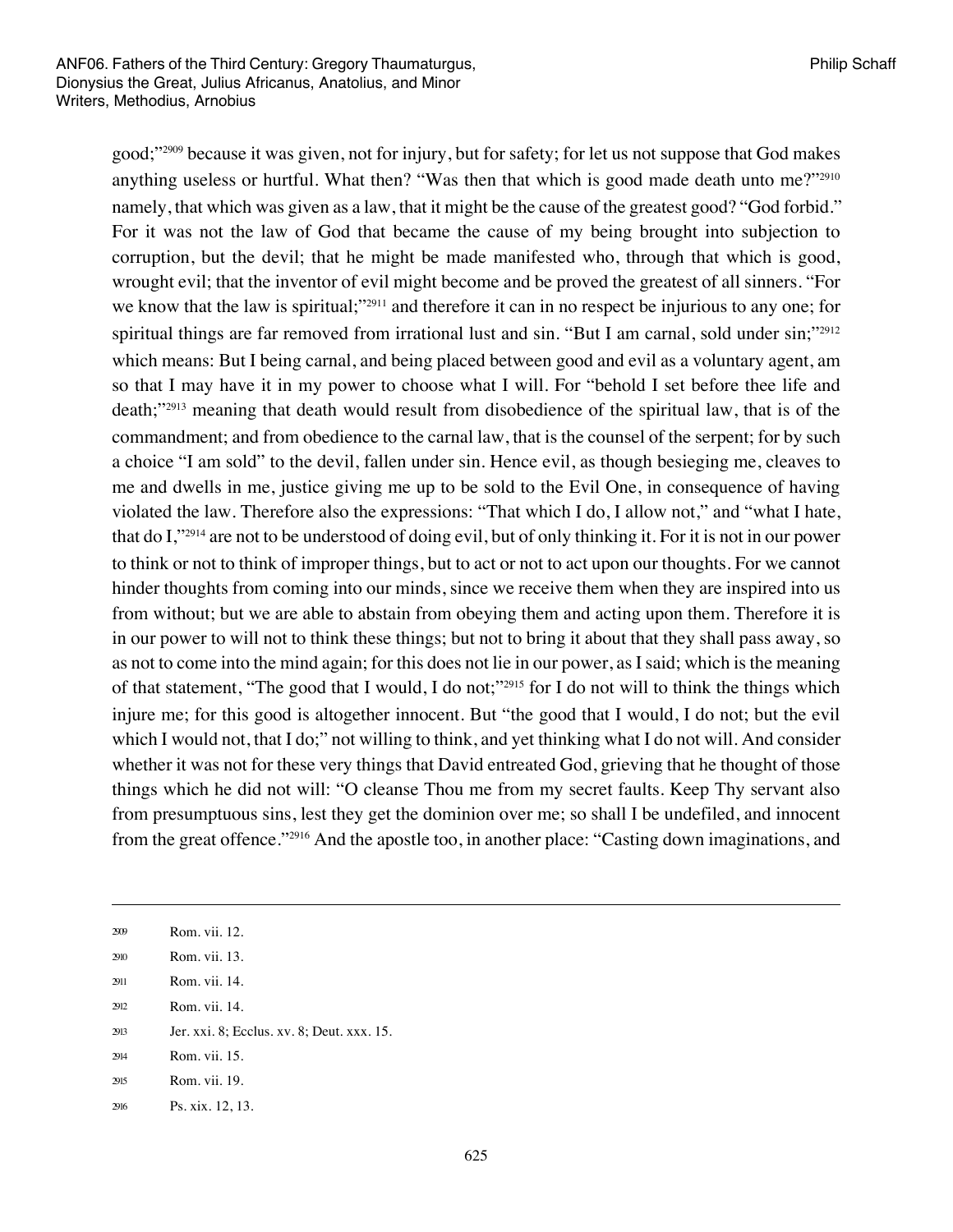[372](http://www.ccel.org/ccel/schaff/anf06/Page_372.html)

every high thing that exalteth itself against the knowledge of God, and bringing into captivity every thought to the obedience of Christ."2917

II. But if any one should venture to oppose this statement, and reply, that the apostle teaches that we hate not only the evil which is in thought, but that we do that which we will not, and we hate it even in the very act of doing it, for he says, "The good which I would, I do not; but the evil which I would not, that I do;"2918 if he who says so speaks the truth, let us ask him to explain what was the evil which the apostle hated and willed not to do, but did; and the good which he willed to do, but did not; and conversely, whether as often as he willed to do good, so often he did not do the good which he willed, but did the evil which he willed not? And how he can say, when exhorting us to shake off all manner of sin, "Be ye followers of me, even as I also am of Christ?"2919 Thus he meant the things already mentioned which he willed not to do, not to be done, but only to be thought of. For how otherwise could he be an exact imitation of Christ? It would be excellent then, and most delightful, if we had not those who oppose us, and contend with us; but since this is impossible, we cannot do what we will. For we will not to have those who lead us to passion, for then we could be saved without weariness and effort; but that does not come to pass which we will, but that which we will not. For it is necessary, as I said, that we should be tried. Let us not then, O my soul, let us not give in to the Evil One; but putting on "the whole armour of God," which is our protection, let us have "the breastplate of righteousness, and your feet shod with the preparation of the Gospel (of peace). Above all, taking the shield of faith, wherewith ye shall be able to quench all the fiery darts of the wicked. And take the helmet of salvation, and the sword of the spirit, which is the Word of God,"<sup>2920</sup> that ye may be able to stand against the wiles of the devil; "casting down imaginations, and every high thing that exalteth itself against the knowledge of Christ,"2921 "for we wrestle not against flesh and blood;"2922 "for that which I do, I allow not; for what I would, that do I not: but what I hate, that do I. If then I do that which I would not, I consent unto the law that it is good. Now then it is no more I that do it, but sin that dwelleth in me. For I know that in me—that is, in my flesh—dwelleth no good thing."2923 And this is rightly said. For remember how it has been already shown that, from the time when man went astray and disobeyed the law, thence sin, receiving its birth from his disobedience, dwelt in him. For thus a commotion was stirred up, and we were filled with agitations and foreign imaginations, being emptied of the divine inspiration and filled with carnal desire, which the cunning serpent infused into us. And, therefore, God invented death

- 2919 [1 Cor. xi. 1.](http://www.ccel.org/ccel/bible/asv.iCor.11.html#iCor.11.1)
- 2920 [Eph. vi. 13, 14–17.](http://www.ccel.org/ccel/bible/asv...html#..)
- <sup>2921</sup> [2 Cor. x. 5](http://www.ccel.org/ccel/bible/asv.iiCor.10.html#iiCor.10.5).
- <sup>2922</sup> [Eph. vi. 12.](http://www.ccel.org/ccel/bible/asv.Eph.6.html#Eph.6.12)

<sup>2917</sup> [2 Cor. x. 5](http://www.ccel.org/ccel/bible/asv.iiCor.10.html#iiCor.10.5).

<sup>2918</sup> [Rom. vii. 19](http://www.ccel.org/ccel/bible/asv.Rom.7.html#Rom.7.19).

<sup>2923</sup> [Rom. vii. 15–18.](http://www.ccel.org/ccel/bible/asv.Rom.7.html#Rom.7.15)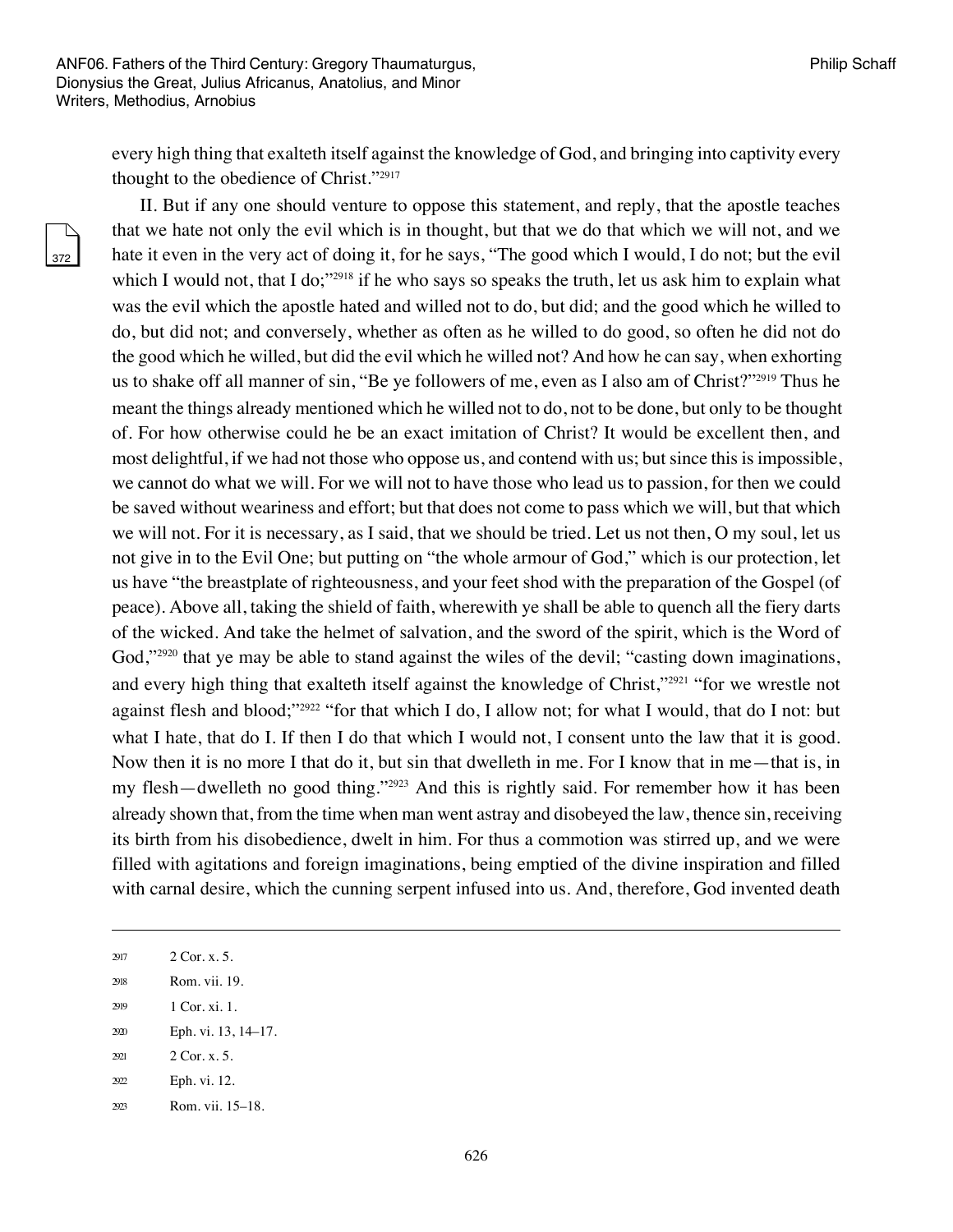for our sakes, that He might destroy sin, lest rising up in us immortals, as I said, it should be immortal. When the apostle says, "for I know that in me—that is, in my flesh—dwelleth no good thing," by which words he means to indicate that sin dwells in us, from the transgression, through lust; out of which, like young shoots, the imaginations of pleasure rise around us. For there are two kinds of thoughts in us; the one which arises from the lust which lies in the body, which, as I said, came from the craft of the Evil Spirit; the other from the law, which is in accordance with the commandment, which we had implanted in us as a natural law, stirring up our thoughts to good, when we delight in the law of God according to our mind, for this is the inner man; but in the law of the devil according to the lust which dwells in the flesh. For he who wars against and opposes the law of God, that is, against the tendency of the mind to good, is the same who stirs up the carnal and sensual impulses to lawlessness.

III. For the apostle here sets forth clearly, as I think, three laws: One in accordance with the good which is implanted in us, which clearly he calls the law of the mind. One the law which arises from the assault of evil, and which often draws on the soul to lustful fancies, which, he says," wars against the law of the mind."2924 And the third, which is in accordance with sin, settled in the flesh from lust, which he calls the "law of sin which dwells in our members;"2925 which the Evil One, urging on, often stirs up against us, driving us to unrighteousness and evil deeds. For there seems to be in ourselves one thing which is better and another which is worse. And when that which is in its nature better is about to become more powerful than that which is worse, the whole mind is carried on to that which is good; but when that which is worse increases and overbalances, man is on the contrary urged on to evil imaginations. On account of which the apostle prays to be delivered from it, regarding it as death and destruction; as also does the prophet when he says, "Cleanse Thou me from my secret faults."2926 And the same is denoted by the words, "For I delight in the law of God after the inward man; but I see another law in my members, warring against the law of my mind, and bringing me into captivity to the law of sin which is in my members. O wretched man that I am! who shall deliver me from the body of this death?"2927 By which he does not mean that the body is death, but the law of sin which is in his members, lying hidden in us through the transgression, and ever deluding the soul to the death of unrighteousness. And he immediately adds, clearly showing from what kind of death he desired to be delivered, and who he was who delivered him, "I thank God, through Jesus Christ."<sup>2928</sup> And it should be considered, if he said that this body was death, O Aglaophon, as you supposed, he would not afterwards mention Christ as delivering him from so great an evil. For in that case what a strange thing should we have had from the advent of Christ? And how could the apostle have said this, as being able to be delivered from death by

<sup>2926</sup> [Ps. xix. 12](http://www.ccel.org/ccel/bible/asv.Ps.19.html#Ps.19.12).

[373](http://www.ccel.org/ccel/schaff/anf06/Page_373.html)

<sup>2928</sup> [Rom. vii. 25](http://www.ccel.org/ccel/bible/asv.Rom.7.html#Rom.7.25).

<sup>2924</sup> [Rom. vii. 23](http://www.ccel.org/ccel/bible/asv.Rom.7.html#Rom.7.23).

<sup>2925</sup> [Rom. vii. 23](http://www.ccel.org/ccel/bible/asv.Rom.7.html#Rom.7.23).

<sup>2927</sup> [Rom. vii. 22–24.](http://www.ccel.org/ccel/bible/asv.Rom.7.html#Rom.7.22)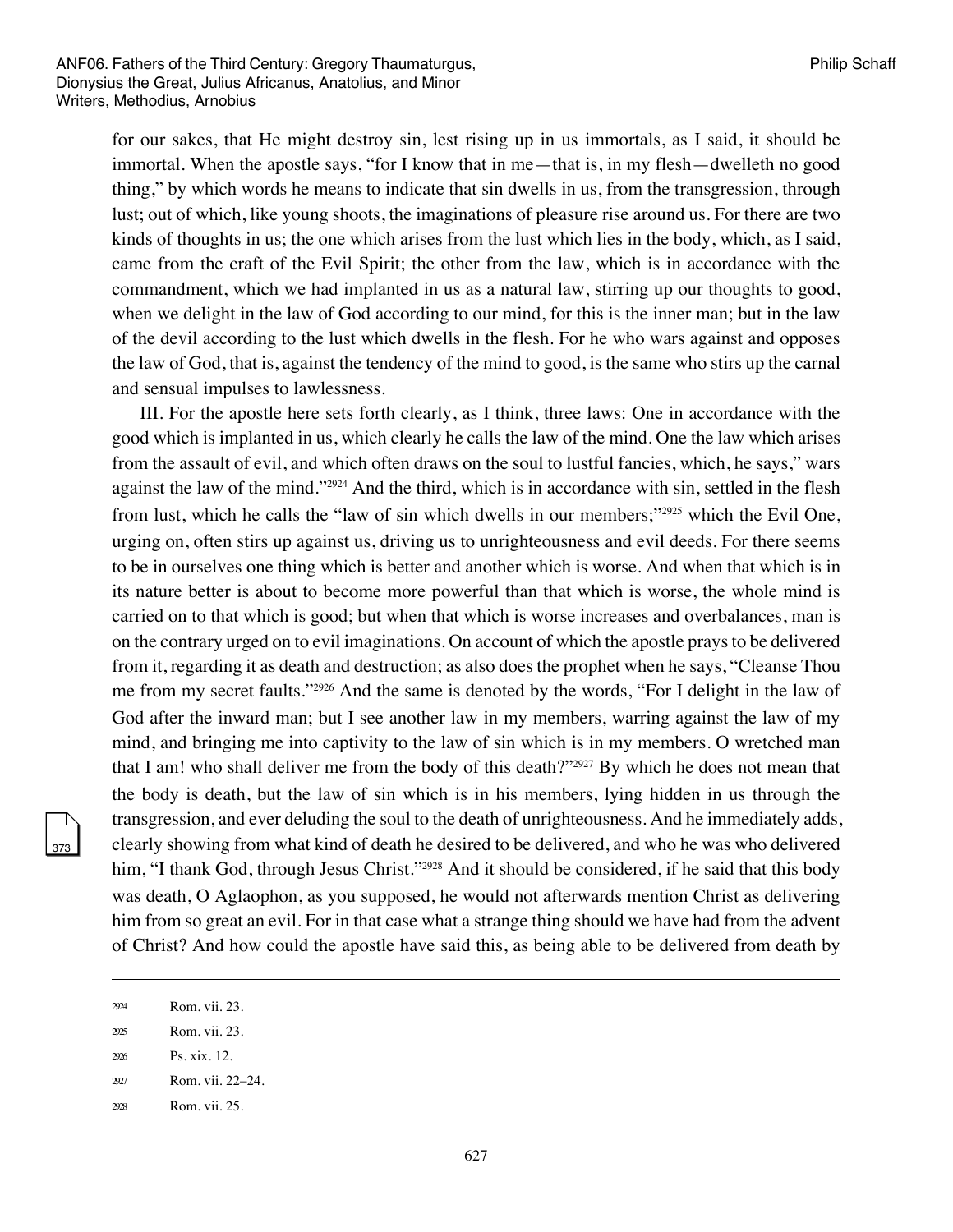the advent of Christ; when it was the lot of all to die before Christ's coming into the world? And, therefore, O Aglaophon, he says not that this body was death, but the sin which dwells in the body through lust, from which God has delivered him by the coming of Christ. "For the law of the Spirit of life in Christ Jesus hath made me free from the law of sin and death;" so that "He that raised up Jesus from the dead shall also quicken your mortal bodies by His Spirit that dwelleth in you;" having "condemned sin" which is in the body to its destruction; "that the righteousness of the law"<sup>2929</sup> of nature which draws us to good, and is in accordance with the commandment, might be kindled and manifested. For the good which "the law" of nature "could not do, in that it was weak," being overcome by the lust which lies in the body, God gave strength to accomplish, "sending His own Son in the likeness of sinful flesh;" so that sin being condemned, to its destruction, so that it should never bear fruit in the flesh, the righteousness of the law of nature might be fulfilled, abounding in the obedience of those who walk not according to the lust of the flesh, but according to the lust and guidance of the Spirit; "for the law of the Spirit of life," which is the Gospel, being different from earlier laws, leading by its preaching to obedience and the remission of sins, delivered us from the law of sin and death, having conquered entirely sin which reigned over our flesh.

IV. He<sup>2930</sup> says that plants are neither nourished nor increased from the earth. For he says, let any one consider how the earth can be changed and taken up into the substance of trees. For then the place of the earth which lay around, and was drawn up through the roots into the whole compass of the tree, where the tree grew, must needs be hollowed out; so that such a thing as they hold respecting the flux of bodies, is absurd. For how could the earth first enter in through the roots into the trunks of the plants, and then, passing through their channels into all their branches, be turned into leaves and fruit? Now there are large trees, such as the cedar, pines, firs, which annually bear much leaves and fruit; and one may see that they consume none of the surrounding earth into the bulk and substance of the tree. For it would be necessary, if it were true that the earth went up through the roots, and was turned into wood, that the whole place where the earth lay round about them should be hollowed out; for it is not the nature of a dry substance to flow in, like a moist substance, and fill up the place of that which moves away. Moreover, there are fig-trees, and other similar plants, which frequently grow in the buildings of monuments, and yet they never consume the entire building into themselves. But if any one should choose to collect their fruit and leaves for many years, he would perceive that their bulk had become much larger than the earth upon the monuments. Hence it is absurd to suppose that the earth is consumed into the crop of fruits and leaves; and even if they were all made by it, they would be so only as using it for their seat and place. For bread is not made without a mill, and a place, and time, and fire; and yet bread is not made out of any of these things. And the same may be said of a thousand other things.

<sup>2929</sup> Rom. viii. 2, 11, 3, 4.

<sup>2930</sup> Methodius.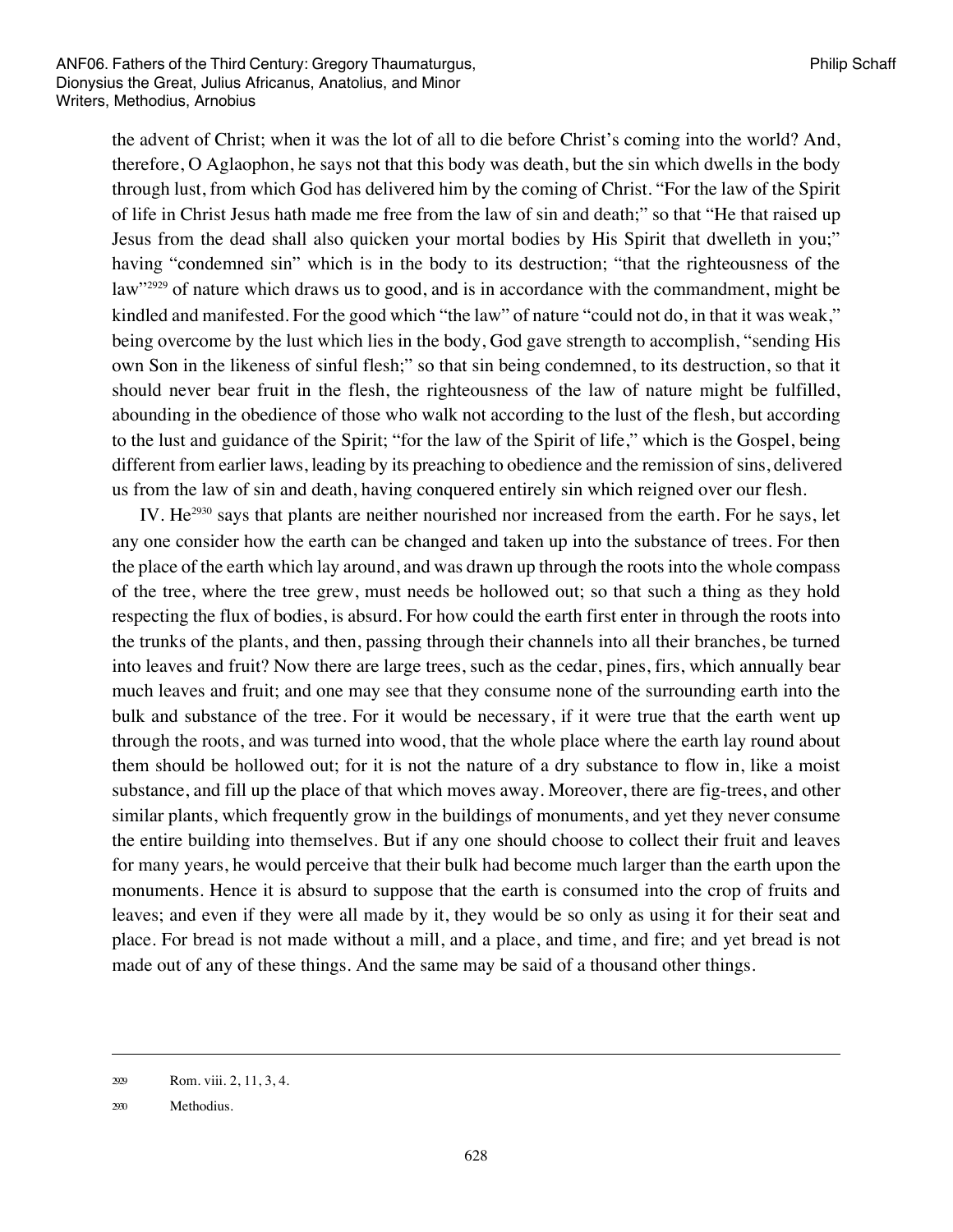V. Now the followers of Origen bring forward this passage, "For we know that if our earthly house of this tabernacle were dissolved,"2931 and so forth, to disprove the resurrection of the body, saying that the "tabernacle" is the body, and the "house not made with hands" "in the heavens" is our spiritual clothing. Therefore, says the holy Methodius, by this earthly house must metaphorically<sup>2932</sup> be understood our short-lived existence here, and not this tabernacle; for if you decide to consider the body as being the earthly house which is dissolved, tell us what is the tabernacle whose house is dissolved? For the tabernacle is one thing, and the house of the tabernacle another, and still another we who have the tabernacle. "For," he says, "if our earthly house of this tabernacle be dissolved"—by which he points out that the souls are ourselves, that the body is a tabernacle, and that the house of the tabernacle figuratively represents the enjoyment of the flesh in the present life. If, then, this present life of the body be dissolved like a house, we shall have that which is not made with hands in the heavens. "Not made with hands," he says, to point out the difference; because this life may be said to be made with hands, seeing that all the employments and pursuits of life are carried on by the hands of men. For the body, being the workmanship of God, is not said to be made with hands, inasmuch as it is not formed by the arts of men. But if they shall say that it is made with hands, because it was the workmanship of God, then our souls also, and the angels, and the spiritual clothing in the heavens, are made with hands; for all these things, also, are the workmanship of God. What, then, is the house which is made with hands? It is, as I have said, the short-lived existence which is sustained by human hands. For God said, "In the sweat of thy face shalt thou eat bread;"2933 and when that life is dissolved, we have the life which is not made with hands. As also the Lord showed, when He said: "Make to yourselves friends of the mammon of unrighteousness; that, when ye fail, they may receive you into everlasting habitations."<sup>2934</sup> For what the Lord then called "habitations,"<sup>2935</sup> the apostle here calls "clothing."<sup>2936</sup> And what He there calls "friends" "of unrighteousness," the apostle here calls "houses" "dissolved." As then, when the days of our present life shall fail, those good deeds of beneficence to which we have attained in this unrighteous life, and in this "world" which "lieth in wickedness,"2937 will receive our souls; so when this perishable life shall be dissolved, we shall have the habitation which is before the resurrection—that is, our souls shall be with God, until we shall receive the new house which is prepared for us, and which shall never fall. Whence also "we groan," "not for that we

[374](http://www.ccel.org/ccel/schaff/anf06/Page_374.html)

<sup>2935</sup> σκηνάς.

<sup>2931</sup> [2 Cor. v. 1](http://www.ccel.org/ccel/bible/asv.iiCor.5.html#iiCor.5.1).

<sup>2932</sup> The Word means literally, "by an abuse, or misapplication;" but the author's meaning is very nearly that expressed in the text.—TR.

<sup>2933</sup> [Gen. iii. 19.](http://www.ccel.org/ccel/bible/asv.Gen.3.html#Gen.3.19)

<sup>2934</sup> [Luke xvi. 9](http://www.ccel.org/ccel/bible/asv.Luke.16.html#Luke.16.9).

<sup>2936</sup> ἐπενδύσασθαι. [2 Cor. v. 2, 3.](http://www.ccel.org/ccel/bible/asv.iiCor.5.html#iiCor.5.2)

<sup>2937</sup> [1 John v. 19](http://www.ccel.org/ccel/bible/asv.iJohn.5.html#iJohn.5.19).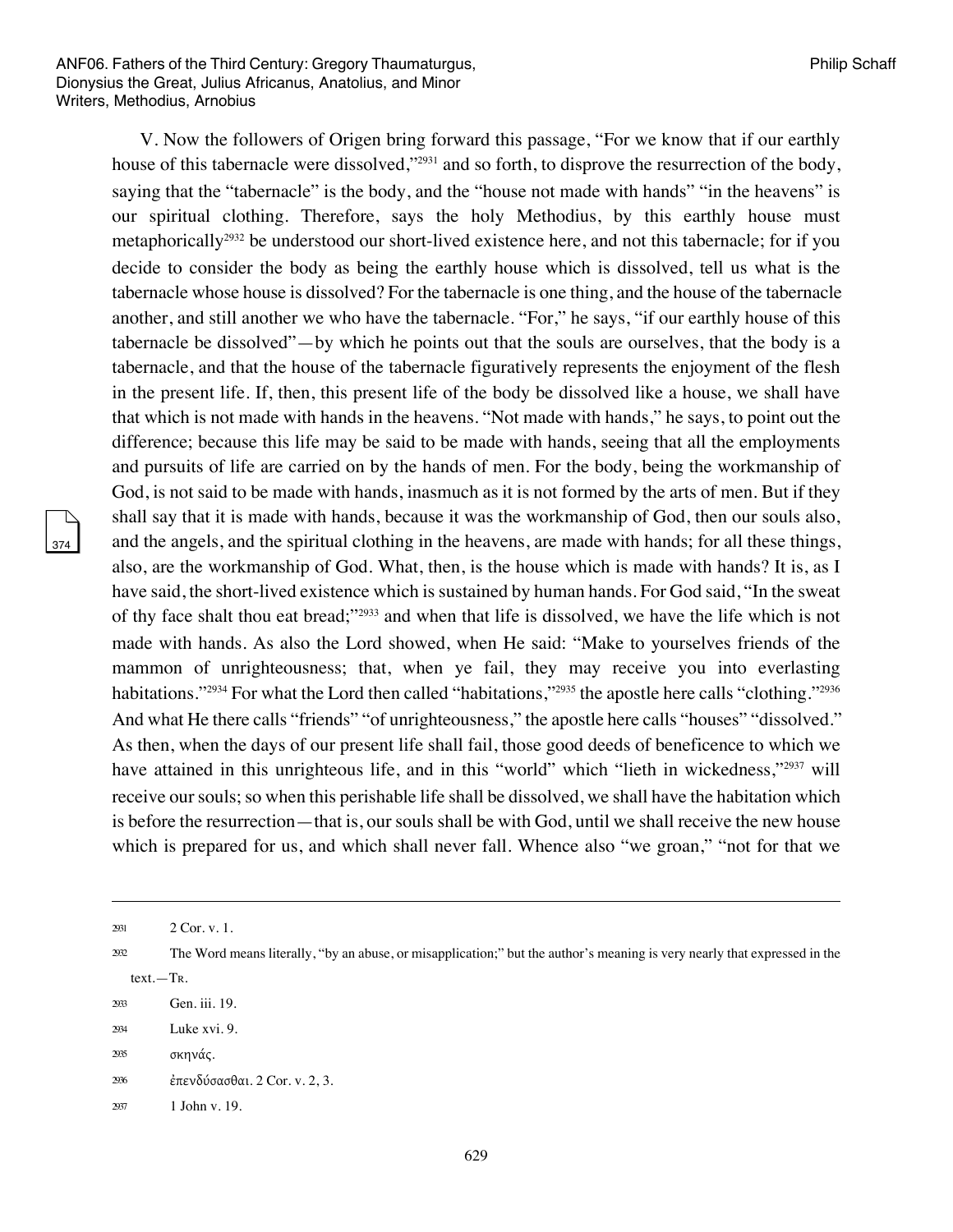would be unclothed," as to the body, "but clothed upon"<sup>2938</sup> by it in the other life. For the "house in heaven," with which we desire to be "clothed," is immortality; with which, when we are clothed, every weakness and mortality will be entirely "swallowed up" in it, being consumed by endless life. "For we walk by faith, not by sight;"2939 that is, for we still go forward by faith, viewing the things which are beyond with a darkened understanding, and not clearly, so that we may see these things, and enjoy them, and be in them. "Now this I say, brethren, that flesh and blood cannot inherit the kingdom of God; neither doth corruption inherit incorruption."2940 By flesh, he did not mean flesh itself, but the irrational impulse towards the lascivious pleasures of the soul. And therefore when he says, "Flesh and blood cannot inherit the kingdom of God," he adds the explanation, "Neither doth corruption inherit incorruption." Now corruption is not the thing which is corrupted, but the thing which corrupts. For when death prevails the body sinks into corruption; but when life still remains in it, it stands uncorrupted. Therefore, since the flesh is the boundary between corruption and incorruption, not being either corruption or incorruption, it was vanquished by corruption on account of pleasure, although it was the work and the possession of incorruption. Therefore it became subject to corruption. When, then, it had been overcome by corruption, and was given over to death for chastisement, He did not leave it to be vanquished and given over as an inheritance to corruption; but again conquering death by the resurrection, He restored it to incorruption, that corruption might not inherit incorruption, but incorruption that which is corruptible. And therefore the apostle answers, "This corruptible must put on incorruption, and this mortal immortality."2941 But the corruptible and mortal putting on incorruption and immortality, what else is this, but that which is sown in corruption rising in incorruption?<sup>2942</sup> For, "as we have borne the image of the earthly, we shall also bear the image of the heavenly."<sup>2943</sup> For the "image of the earthly" which we have borne refers to the saying, "Dust thou art, and unto dust thou shalt return."<sup>2944</sup> And the "image of the heavenly is the resurrection from the dead and incorruption."

VI. Now Justin of Neapolis, <sup>2945</sup> a man not far removed either from the times or from the virtues of the apostles, says that that which is mortal is inherited, but that life inherits; and that flesh dies, but that the kingdom of heaven lives. When then, Paul says that "flesh and blood cannot inherit the

- 2941 [1 Cor. xv. 53](http://www.ccel.org/ccel/bible/asv.iCor.15.html#iCor.15.53).
- 2942 [1 Cor. xv. 42](http://www.ccel.org/ccel/bible/asv.iCor.15.html#iCor.15.42).
- 2943 [1 Cor. xv. 49](http://www.ccel.org/ccel/bible/asv.iCor.15.html#iCor.15.49).
- <sup>2944</sup> [Gen. iii. 19.](http://www.ccel.org/ccel/bible/asv.Gen.3.html#Gen.3.19)

<sup>2938</sup> [2 Cor. v. 4](http://www.ccel.org/ccel/bible/asv.iiCor.5.html#iiCor.5.4).

<sup>2939</sup> [2 Cor. v. 7](http://www.ccel.org/ccel/bible/asv.iiCor.5.html#iiCor.5.7).

<sup>2940</sup> [1 Cor. xv. 50](http://www.ccel.org/ccel/bible/asv.iCor.15.html#iCor.15.50).

<sup>2945</sup> Commonly known as St. Justin Martyr.—TR. [See his treatise *On the Resurrection*, vol. i. p. 295; also *On Life*, p. 198, this series.]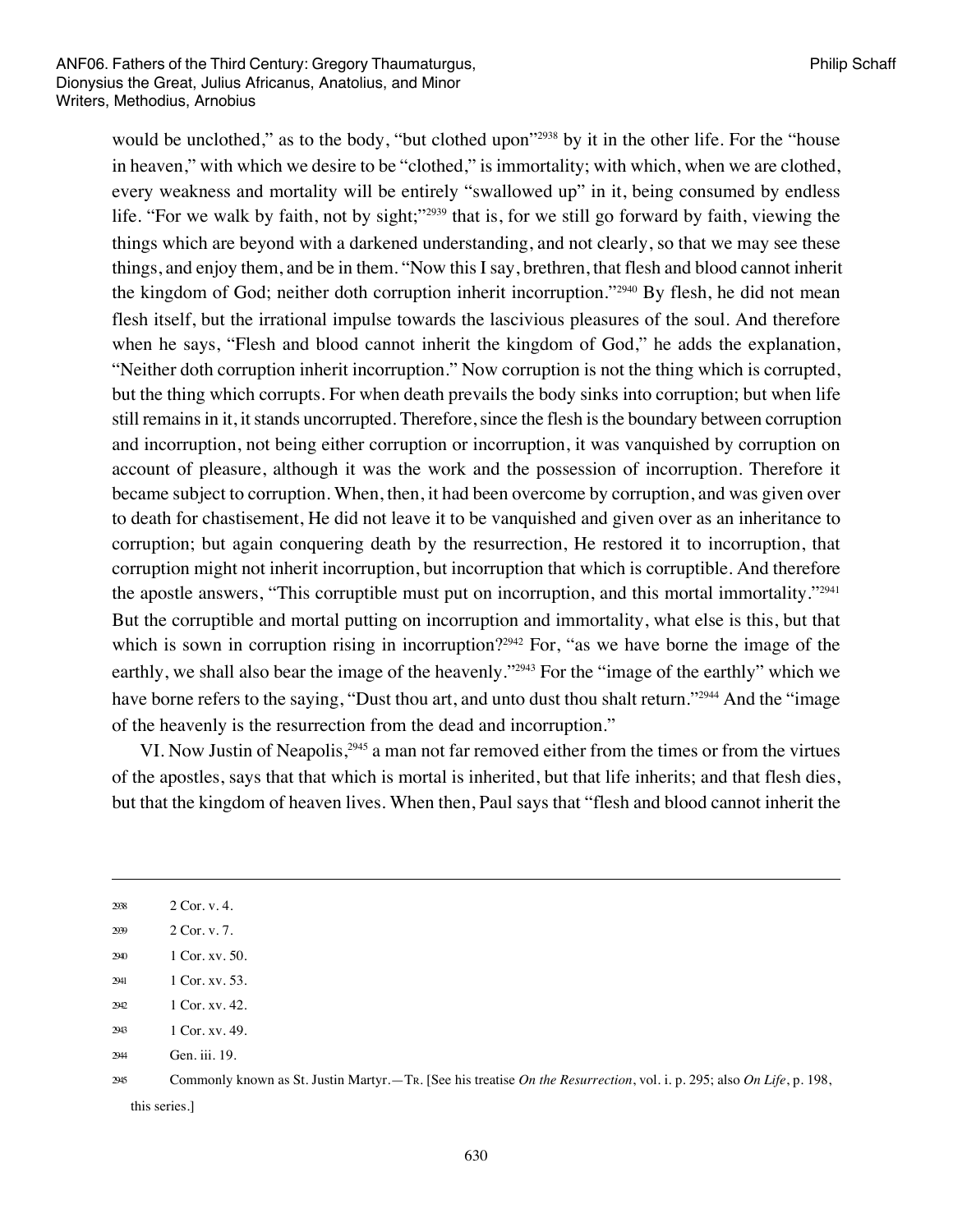ANF06. Fathers of the Third Century: Gregory Thaumaturgus, National Communications of the Thilip Schaff Dionysius the Great, Julius Africanus, Anatolius, and Minor Writers, Methodius, Arnobius

kingdom of heaven,"2946 he does not so speak as seeming to slight the regeneration of the flesh, but as teaching that the kingdom of God, which is eternal life, is not inherited by the body, but the body by life. For if the kingdom of God, which is life, were inherited by the body, it would happen that life was swallowed up by corruption. But now life inherits that which is mortal, that death may be swallowed up of life unto victory, and that which is corruptible appear the possession of incorruption; being made free from death and sin, and become the slave and subject of immortality, that the body may become the possession of incorruption, and not incorruption of the body.

VII. Now the passage, "The dead in Christ shall rise first: then we which are alive," St. Methodius thus explains: Those are our bodies; for the souls are we ourselves, who, rising, resume that which is dead from the earth; so that being caught up with them to meet the Lord, we may gloriously celebrate the splendid festival of the resurrection, because we have received our everlasting tabernacles, which shall no longer die nor be dissolved.

VIII. I saw, he says, on Olympus<sup>2947</sup> (Olympus is a mountain in Lycia), a fire spontaneously arising on the top of the mountain from the earth, beside which is the plant Puragnos, so flourishing, green, and shady, that it seemed rather as though it grew from a fountain. For what cause, although they are by nature corruptible, and their bodies consumed by fire, was this plant not only not burnt, but rather more flourishing, although in its nature it is easily burnt, and the fire was burning about its roots? Then I cast branches of trees out of the surrounding wood into the place where the fire streamed forth, and, immediately bursting up into flame, they were converted into cinders. What then is the meaning of this contradiction? This God appointed as a sign and prelude of the coming Day, that we may know that, when all things are overwhelmed by fire, the bodies which are endowed with chastity and righteousness shall pass through it as though it were cold water.

IX. Consider, he says, whether too the blessed John, when he says, "And the sea gave up the dead which were in it: and death and hell delivered up the dead which were in them,"2948 does not mean the parts which are given up by the elements for the reconstruction of each one? By the sea is meant the moist element; by hell,<sup>2949</sup> the air, derived from  $\alpha \in \delta \epsilon \zeta$ , because it is invisible, as was said by Origen; and by death, the earth, because those who die are laid in it; whence also it is called in the Psalms the "dust of death,"2950 Christ saying that He is brought "into the dust of death."

X. For, he says, whatever is composed and consists of pure air and pure fire, and is of like substance with the angelic beings, cannot have the nature of earth and water; since it would then be earthy. And of such nature, and consisting of such things, Origen has shown that the body of man shall be which shall rise, which he also said would be spiritual.

- 2947 *Cf.* p. 368, *supra*. [Pyragnos = fire-proof agnos.]
- <sup>2948</sup> [Rev. xx. 13.](http://www.ccel.org/ccel/bible/asv.Rev.20.html#Rev.20.13)
- <sup>2949</sup> Hades.

[375](http://www.ccel.org/ccel/schaff/anf06/Page_375.html)

<sup>2950</sup> [Ps. xxii. 15.](http://www.ccel.org/ccel/bible/asv.Ps.22.html#Ps.22.15)

<sup>2946</sup> [1 Cor. xv. 50](http://www.ccel.org/ccel/bible/asv.iCor.15.html#iCor.15.50).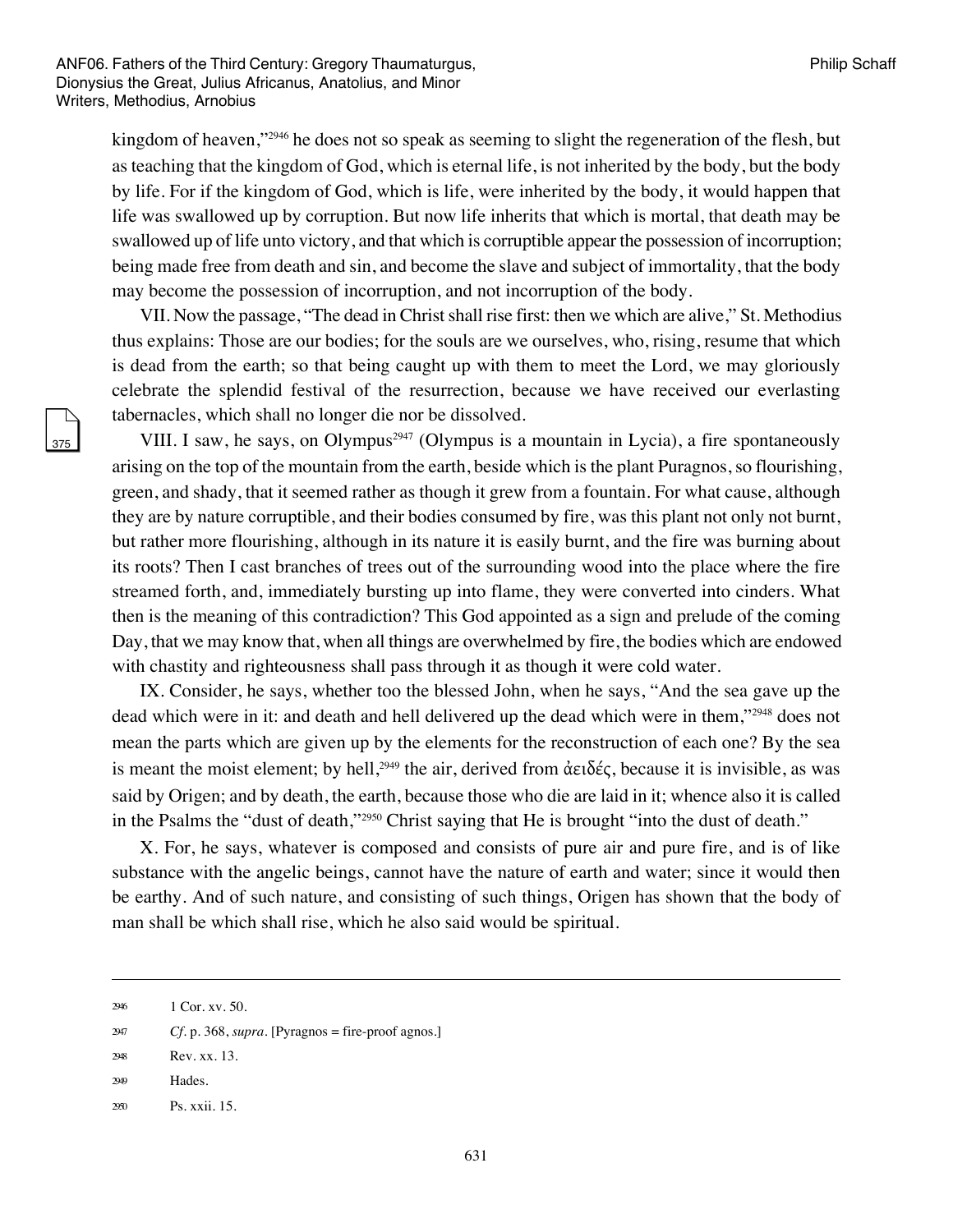XI. And he asks what will be the appearance of the risen body, when this human form, as according to him useless, shall wholly disappear; since it is the most lovely of all things which are combined in living creatures, as being the form which the Deity Himself employs, as the most wise Paul explains: "For a man indeed ought not to cover his head, forasmuch as he is the image and glory of God;"2951 in accordance with which the rational bodies of the angels are set in order? will it be circular, or polygonal, or cubical, or pyramidal? For there are very many kinds of forms; but this is impossible.2952 Well then, what are we to think of the assertion, that the godlike shape is to be rejected as more ignoble, for he himself allows that the soul is like the body, and that man is to rise again without hands or feet?

XII. The transformation, he says, is the restoration into an impassible and glorious state. For now the body is a body of desire and of humiliation,<sup>2953</sup> and therefore Daniel was called "a man of desires."2954 But then it will be transfigured into an impassible body, not by the change of the arrangement of the members, but by its not desiring carnal pleasures.

Then he says, refuting Origen, Origen therefore thinks that the same flesh will not be restored to the soul, but that the form of each, according to the appearance by which the flesh is now distinguished, shall arise stamped upon another spiritual body; so that every one will again appear the same form; and that this is the resurrection which is promised. For, he says, the material body being fluid, and in no wise remaining in itself, but wearing out and being replaced around the appearance by which its shape is distinguished, and by which the figure is contained, it is necessary that the resurrection should be only that of the form.

XIII. Then, after a little, he says: If then, O Origen, you maintain that the resurrection of the body changed into a spiritual body is to be expected only in appearance, and put forth the vision of Moses and Elias as a most convincing proof of it; saying that they appeared after their departure from life, preserving no different appearance from that which they had from the beginning; in the same way will be the resurrection of all men. But Moses and Elias arose and appeared with this form of which you speak, before Christ suffered and rose. How then could Christ be celebrated by prophets and apostles as "the first begotten of the dead?"2955 For if the Christ is believed to be the first begotten of the dead, He is the first begotten of the dead as having risen before all others. But Moses appeared to the apostles before Christ suffered, having this form in which you say the resurrection is fulfilled. Hence then, there is no resurrection of the form without the flesh. For either there is a resurrection of the form as you teach, and then Christ is no longer "the first begotten of the dead," from the fact that souls appeared before Him, having this form after death; or He is truly

- 2952 [Justin Martyr, vol. i. p. 295, this series.]
- <sup>2953</sup> [Phil. iii. 21](http://www.ccel.org/ccel/bible/asv.Phil.3.html#Phil.3.21).
- <sup>2954</sup> [Dan. ix. 23](http://www.ccel.org/ccel/bible/asv.Dan.9.html#Dan.9.23), marginal reading.
- <sup>2955</sup> [Rev. i. 5.](http://www.ccel.org/ccel/bible/asv.Rev.1.html#Rev.1.5)

<sup>2951</sup> [1 Cor. xi. 7.](http://www.ccel.org/ccel/bible/asv.iCor.11.html#iCor.11.7)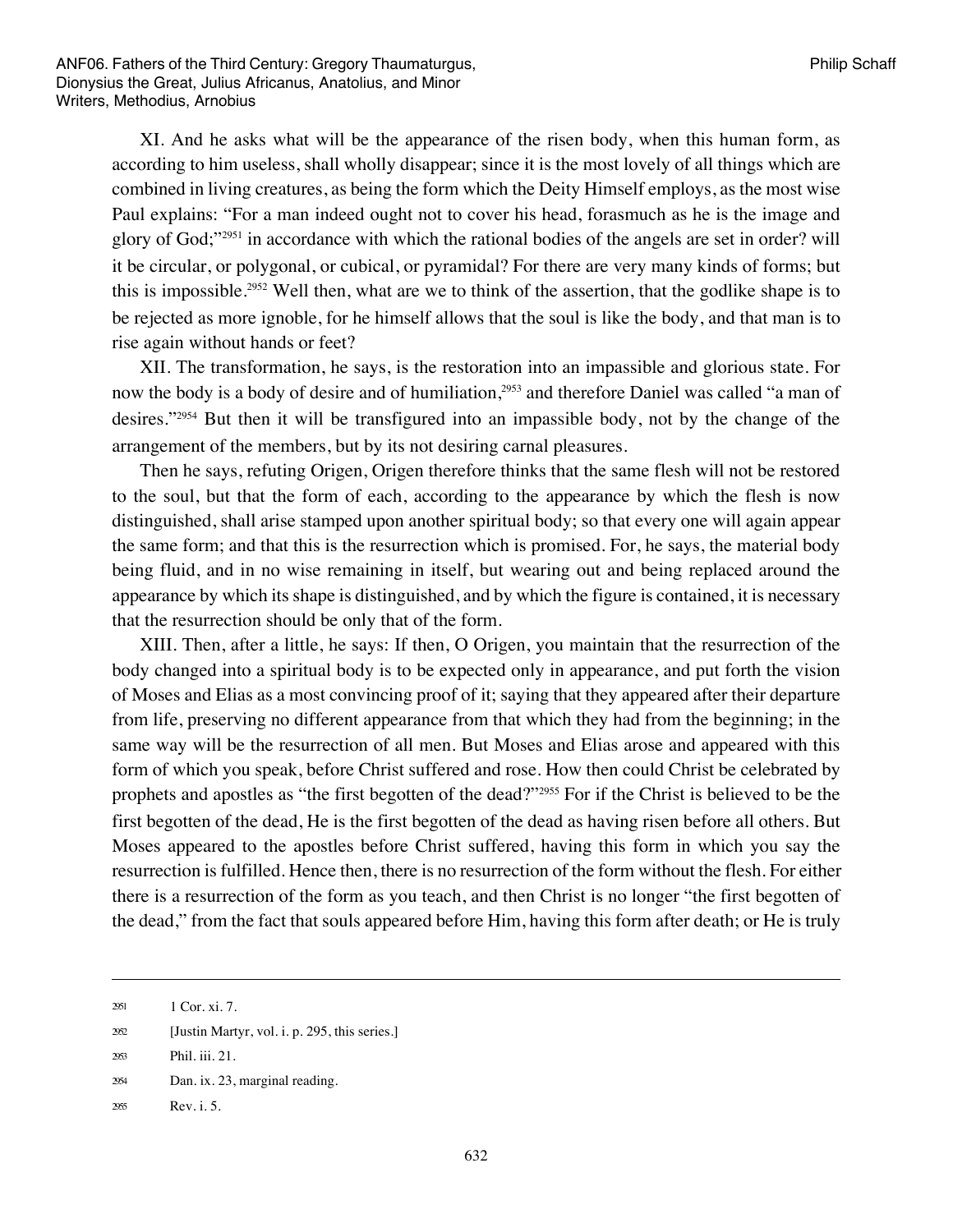ANF06. Fathers of the Third Century: Gregory Thaumaturgus, National Communications of the Thilip Schaff Dionysius the Great, Julius Africanus, Anatolius, and Minor Writers, Methodius, Arnobius



the first begotten, and it is quite impossible that any should have been thought meet for a resurrection before Him, so as not to die again. But if no one arose before Him, and Moses and Elias appeared to the apostles not having flesh, but only its appearance, the resurrection in the flesh is clearly manifested. For it is most absurd that the resurrection should be set forth only in form, since the souls, after their departure from the flesh, never appear to lay aside the form which, he says, rises again. But if that remains with them, so that it cannot be taken away, as with the soul of Moses and Elias; and neither perishes, as you think, nor is destroyed, but is everywhere present with them; then surely that form which never fell cannot be said to rise again.

XIV. But if any one, finding this inadmissible, answers, But how then, if no one rose before Christ went down into Hades, are several recorded as having risen before Him? Among whom is the son of the widow of Sarepta, and the son of the Shunammite, and Lazarus. We must say: These rose to die again; but we are speaking of those who shall never die after their rising. And if any one should speak doubtfully concerning the soul of Elias, as that the Scriptures say that he was taken up in the flesh, and we say that he appeared to the apostles divested of the flesh, we must say, that to allow that he appeared to the apostles in the flesh is more in favour of our argument. For it is shown by this case that the body is susceptible of immortality, as was also proved by the translation of Enoch. For if he could not receive immortality, he could not remain in a state of insensibility so long a time. If, then, he appeared with the body, that was truly after he was dead, but certainly not as having arisen from the dead. And this, we may say, if we agree with Origen when he says that the same form is given to the soul after death; when it is separated from the body, which is of all things the most impossible, from the fact that the form of the flesh was destroyed before by its changes, as also the form of the melted statue before its entire dissolution. Because the quality cannot be separated from the material, so as to exist by itself; for the shape which disappears around the brass is separated from the melted statue, and has not longer a substantial existence.

XV. Since the form is said to be separated in death from the flesh, come, let us consider in how many ways that which is separated is said to be separated. Now a thing is said to be separated from another either in act and subsistence, or in thought; or else in act, but not in subsistence. As if, for instance, one should separate from each other wheat and barley which had been mingled together; in as far as they are separated in motion, they are said to be separated in act; in as far as they stand apart when separated, they are said to be separated in subsistence. They are separated in thought when we separate matter from its qualities, and qualities from matter; in act, but not in subsistence, when a thing separated from another no longer exists, not having a substantive existence. And it may be observed that it is so also in mechanics, when one looks upon a statue or a brazen horse melted. For, when he considers these things, he will see their natural form changing; and they alter into another figure from which the original form disappears. For if any one should melt down the works formed into the semblance of a man or a horse, he will find the appearance of the form disappearing, but the material itself remaining. It is, therefore, untenable to say, that the form shall arise in nowise corrupted, but that the body in which the form was stamped shall be destroyed.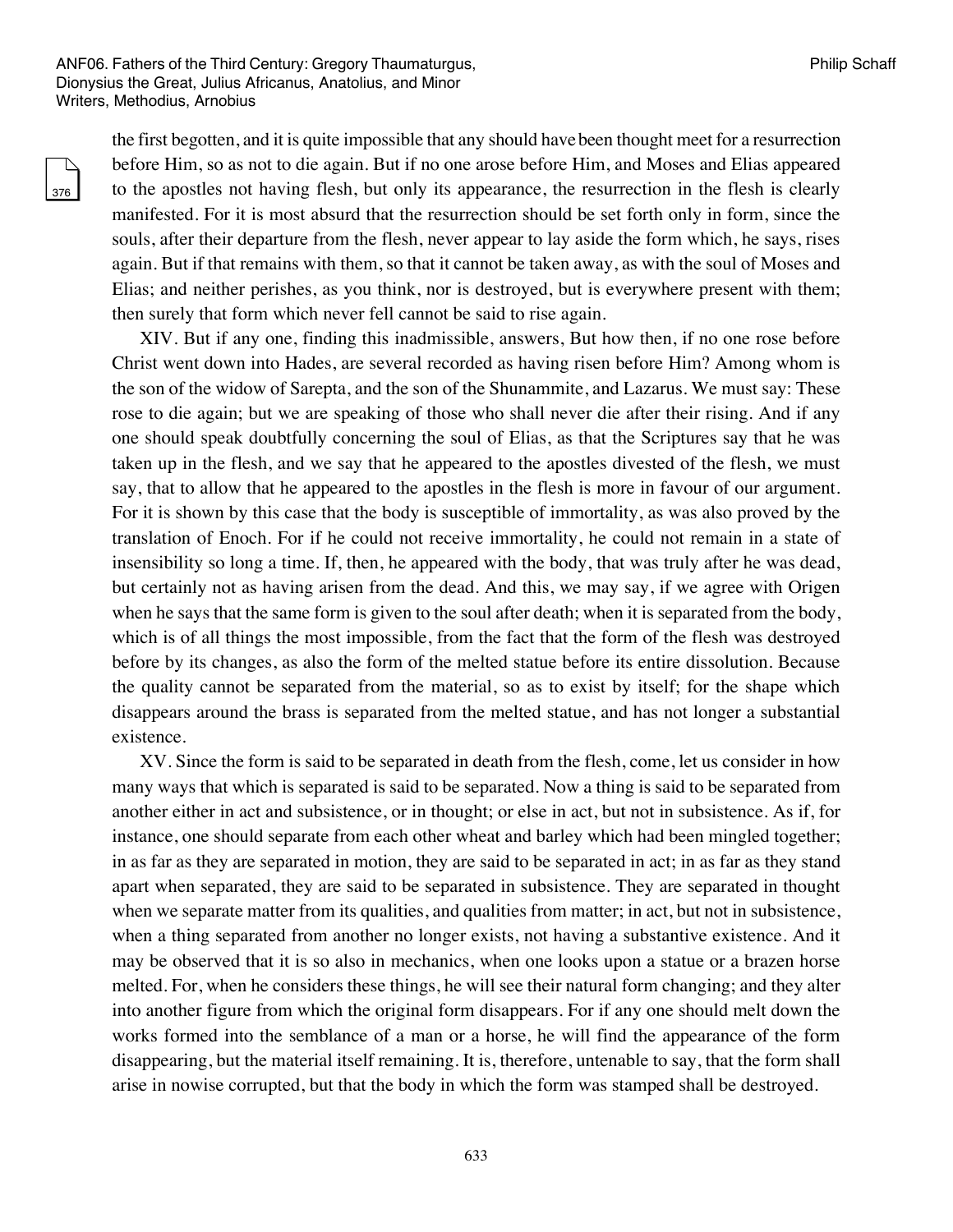ANF06. Fathers of the Third Century: Gregory Thaumaturgus, National Communications of the Thilip Schaff Dionysius the Great, Julius Africanus, Anatolius, and Minor Writers, Methodius, Arnobius

XVI. But he says that it will be so; for it will be changed in a spiritual body. Therefore, it is necessary to confess that the very same form as at first does not arise, from its being changed and corrupted with the flesh. For although it be changed into a spiritual body, that will not be properly the original substance, but a certain resemblance of it, fashioned in an ethereal body. If, however, it is not the same form, nor yet the body which arises, then it is another in the place of the first. For that which is like, being different from that which it resembles, cannot be that very first thing in accordance with which it was made.

XVII. Moreover, he says that that is the appearance or form which shows forth the identity of the members in the distinctive character of the form.

XVIII. And, when Origen allegorises that which is said by the prophet Ezekiel concerning the resurrection of the dead, and perverts it to the return of the Israelites from their captivity in Babylon, the saint in refuting him, after many other remarks, says this also: For neither did they<sup>2956</sup> obtain a perfect liberty, nor did they overcome their enemies by a greater power, and dwell again in Jerusalem; and when they frequently intended to build (the temple), they were prevented by other nations. Whence, also, they were scarce able to build that in forty-six years, which Solomon completed from the foundations in seven years. But what need we say on this subject? For from the time of Nebuchadnezzar, and those who after him reigned over Babylon, until the time of the Persian expedition against the Assyrians, and the empire of Alexander, and the war which was stirred up by the Romans against the Jews, Jerusalem was six times overthrown by its enemies. And this is recorded by Josephus, who says: "Jerusalem was taken in the second year of the reign of Vespasian. It had been taken before five times; but now for the second time it was destroyed. For Asochæus, king of Egypt, and after him Antiochus, next Pompey, and after these Sosius, with Herod, took the city and burnt it; but before these, the king of Babylon conquered and destroyed it."

XIX. He says that Origen holds these opinions which he refutes. And there may be a doubt concerning Lazarus and the rich man. The simpler persons think that these things were spoken as though both were receiving their due for the things which they had done in life in their bodies; but the more accurate think that, since no one is left in life after the resurrection, these things do not happen at the resurrection. For the rich man says: "I have five brethren;...lest they also come into this place of torment,"2957 send Lazarus, that he may tell them of those things which are here. And, therefore, if we ask respecting the "tongue," and the "finger," and "Abraham's bosom," and the reclining there, it may perhaps be that the soul receives in the change a form similar in appearance to its gross and earthly body. If, then, any one of those who have fallen asleep is recorded as having appeared, in the same way he has been seen in the form which he had when he was in the flesh. Besides, when Samuel appeared, it is clear that, being seen, he was clothed in a body;<sup>2958</sup> and this must especially be admitted, if we are pressed by arguments which prove that the essence of the

<sup>2956</sup> The Israelites.

<sup>2957</sup> [Luke xvi. 28.](http://www.ccel.org/ccel/bible/asv.Luke.16.html#Luke.16.28)

<sup>2958</sup> [1 Sam. xxviii. 12.](http://www.ccel.org/ccel/bible/asv.iSam.28.html#iSam.28.12) [See vol. v. p. 169, note 11, this series.]